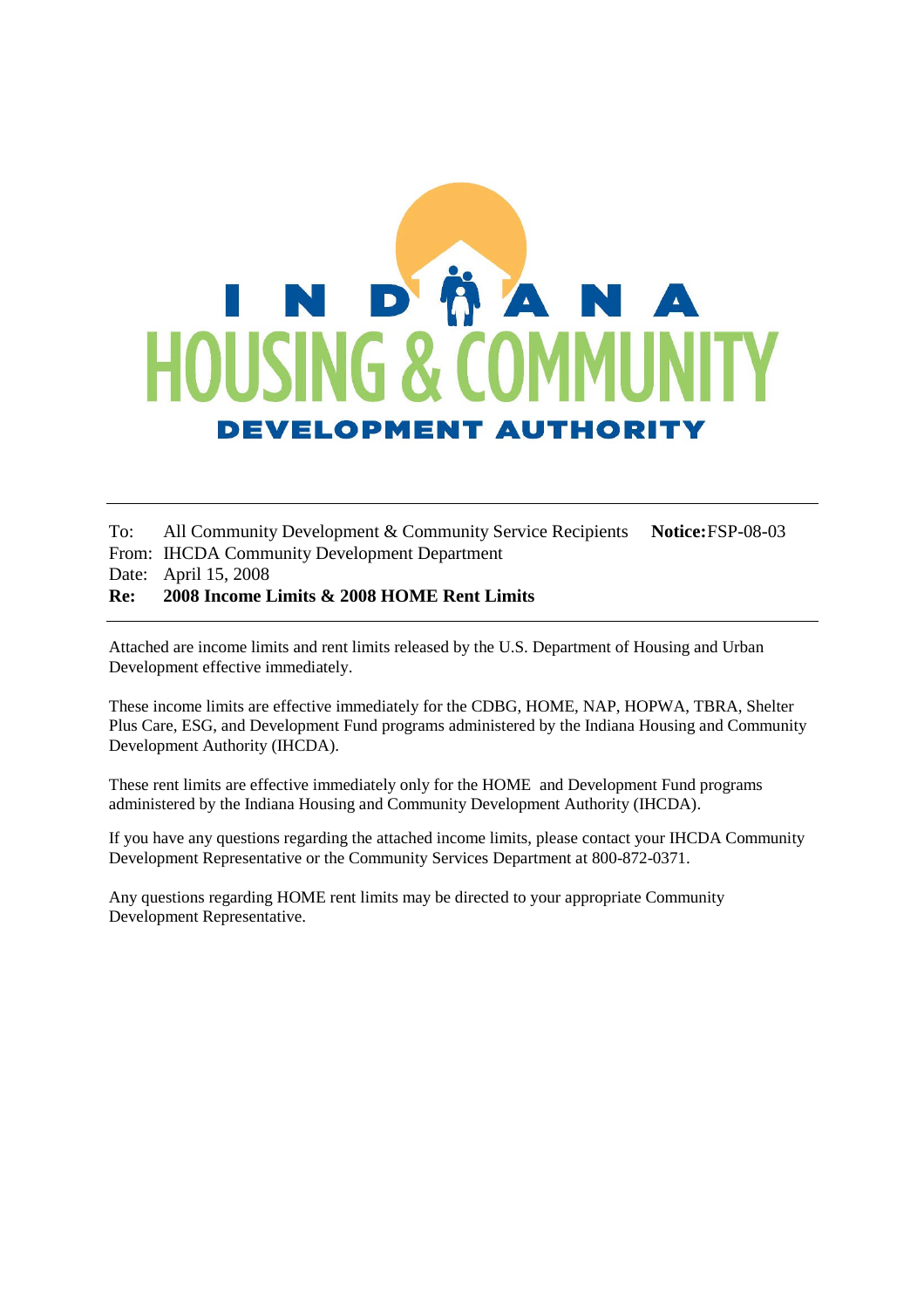|                    |                      |                           |                    | <b>COUNTY INCOME LIMITS</b> |                            |                            |                 |                             |                             |                     |            |        |        | <b>COUNTY RENT LIMITS</b> |       |       |       |
|--------------------|----------------------|---------------------------|--------------------|-----------------------------|----------------------------|----------------------------|-----------------|-----------------------------|-----------------------------|---------------------|------------|--------|--------|---------------------------|-------|-------|-------|
| <b>COUNTY</b>      | SET-<br><b>ASIDE</b> | <b>ONE</b><br><b>PRSN</b> | TWO<br><b>PRSN</b> | <b>THREE</b><br><b>PRSN</b> | <b>FOUR</b><br><b>PRSN</b> | <b>FIVE</b><br><b>PRSN</b> | <b>SIX PRSN</b> | <b>SEVEN</b><br><b>PRSN</b> | <b>EIGHT</b><br><b>PRSN</b> | <b>NINE</b><br>PRSN | <b>EFF</b> | $1$ BR | $2$ BR | 3 BR                      | 4 BR  | 5 BR  | 6 BR  |
|                    |                      |                           |                    |                             |                            |                            |                 |                             |                             |                     |            |        |        |                           |       |       |       |
|                    | 30%                  | 12,550                    | 14,350             | 16,150                      | 17,950                     | 19,400                     | 20,800          | 22,250                      | 23,700                      | 25,140              | 313        | 336    | 403    | 466                       | 520   | 574   | 628   |
|                    | 40%                  | 16,760                    | 19,120             | 21,520                      | 23,920                     | 25,840                     | 27,760          | 29,680                      | 31,560                      | 33,472              | 419        | 448    | 538    | 622                       | 694   | 765   | 836   |
| <b>ADAMS</b>       | 50%                  | 20,950                    | 23,900             | 26,900                      | 29,900                     | 32,300                     | 34,700          | 37,100                      | 39,450                      | 41,840              | 461        | 500    | 555    | 726                       | 856   | 956   | 1,046 |
|                    | 60%                  | 25,140                    | 28,680             | 32,280                      | 35,880                     | 38,760                     | 41,640          | 44,520                      | 47,340                      | 50,208              | 461        | 500    | 555    | 726                       | 856   | 984   | 1,113 |
|                    | 80%                  | 33,500                    | 38,300             | 43,050                      | 47,850                     | 51,700                     | 55,500          | 59,350                      | 63,150                      | 66,980              | 461        | 500    | 555    | 726                       | 856   | 984   | 1,113 |
|                    |                      |                           |                    |                             |                            |                            |                 |                             |                             |                     |            |        |        |                           |       |       |       |
|                    | 30%                  | 12,900                    | 14,700             | 16,550                      | 18,400                     | 19,850                     | 21,350          | 22,800                      | 24,300                      | 25,770              | 322        | 345    | 413    | 478                       | 533   | 588   | 644   |
|                    | 40%                  | 17,160                    | 19,600             | 22,080                      | 24,520                     | 26,480                     | 28,440          | 30,400                      | 32,360                      | 34,320              | 429        | 459    | 552    | 637                       | 711   | 784   | 858   |
| <b>ALLEN</b>       | 50%                  | 21,450                    | 24,500             | 27,600                      | 30,650                     | 33,100                     | 35,550          | 38,000                      | 40,450                      | 42,900              | 479        | 509    | 636    | 793                       | 815   | 937   | 1,060 |
|                    | 60%                  | 25,740                    | 29,400             | 33,120                      | 36,780                     | 39,720                     | 42,660          | 45,600                      | 48,540                      | 51,480              | 479        | 509    | 636    | 793                       | 815   | 937   | 1,060 |
|                    | 80%                  | 34,350                    | 39,250             | 44,150                      | 49,050                     | 52,950                     | 56,900          | 60,800                      | 64,750                      | 68,670              | 479        | 509    | 636    | 793                       | 815   | 937   | 1,060 |
|                    |                      |                           |                    |                             |                            |                            |                 |                             |                             |                     |            |        |        |                           |       |       |       |
|                    | 30%                  | 13,350                    | 15,250             | 17,150                      | 19,050                     | 20,550                     | 22,100          | 23,600                      | 25,150                      | 26,670              | 333        | 357    | 428    | 495                       | 552   | 609   | 666   |
|                    | 40%                  | 17,800                    | 20,320             | 22,880                      | 25,400                     | 27,440                     | 29,480          | 31,480                      | 33,520                      | 35,552              | 445        | 476    | 572    | 660                       | 737   | 812   | 888   |
| <b>BARTHOLOMEW</b> | 50%                  | 22,250                    | 25,400             | 28,600                      | 31,750                     | 34,300                     | 36,850          | 39,350                      | 41,900                      | 44,440              | 556        | 595    | 715    | 825                       | 921   | 1,015 | 1,111 |
|                    | 60%                  | 26,700                    | 30,480             | 34,320                      | 38,100                     | 41,160                     | 44,220          | 47,220                      | 50,280                      | 53,328              | 618        | 620    | 744    | 912                       | 976   | 1,122 | 1,269 |
|                    | 80%                  | 35,550                    | 40,650             | 45,700                      | 50,800                     | 54,850                     | 58,950          | 63,000                      | 67,050                      | 71,110              | 618        | 620    | 744    | 912                       | 976   | 1,122 | 1,269 |
|                    |                      |                           |                    |                             |                            |                            |                 |                             |                             |                     |            |        |        |                           |       |       |       |
|                    | 30%                  | 12,550                    | 14,350             | 16,150                      | 17,950                     | 19,400                     | 20,800          | 22,250                      | 23,700                      | 25,140              | 313        | 336    | 403    | 466                       | 520   | 574   | 628   |
|                    | 40%                  | 16,760                    | 19,160             | 21,560                      | 23,960                     | 25,880                     | 27,800          | 29,720                      | 31,640                      | 33,560              | 419        | 449    | 539    | 623                       | 695   | 767   | 839   |
| <b>BENTON</b>      | 50%                  | 20,950                    | 23,950             | 26,950                      | 29,950                     | 32,350                     | 34,750          | 37,150                      | 39,550                      | 41,950              | 511        | 561    | 673    | 778                       | 868   | 958   | 1,048 |
|                    | 60%                  | 25,140                    | 28,740             | 32,340                      | 35,940                     | 38,820                     | 41,700          | 44,580                      | 47,460                      | 50,340              | 511        | 604    | 742    | 934                       | 1,042 | 1,150 | 1,258 |
|                    | 80%                  | 33,550                    | 38,300             | 43,100                      | 47,900                     | 51,750                     | 55,550          | 59,400                      | 63,250                      | 67,080              | 511        | 604    | 742    | 934                       | 1,042 | 1,150 | 1,258 |
|                    | 30%                  | 11,250                    | 12,850             | 14,450                      | 16,050                     | 17,350                     | 18,600          | 19,900                      | 21,200                      | 22,480              | 281        | 301    | 361    | 417                       | 465   | 513   | 562   |
|                    | 40%                  | 15,000                    | 17,120             | 19,280                      | 21,400                     | 23,120                     | 24,840          | 26,520                      | 28,240                      | 29,960              | 375        | 401    | 482    | 556                       | 621   | 684   | 749   |
| <b>BLACKFORD</b>   | 50%                  | 18,750                    | 21,400             | 24,100                      | 26,750                     | 28,900                     | 31,050          | 33,150                      | 35,300                      | 37,440              | 468        | 475    | 569    | 695                       | 776   | 855   | 936   |
|                    | 60%                  | 22,500                    | 25,680             | 28,920                      | 32,100                     | 34,680                     | 37,260          | 39,780                      | 42,360                      | 44,940              | 472        | 475    | 569    | 724                       | 782   | 899   | 1,017 |
|                    | 80%                  | 29,950                    | 34,250             | 38,500                      | 42,800                     | 46,200                     | 49,650          | 53,050                      | 56,500                      | 59,920              | 472        | 475    | 569    | 724                       | 782   | 899   | 1,017 |
|                    |                      |                           |                    |                             |                            |                            |                 |                             |                             |                     |            |        |        |                           |       |       |       |
|                    | 30%                  | 13,700                    | 15,650             | 17,600                      | 19,550                     | 21,100                     | 22,700          | 24,250                      | 25,800                      | 27,360              | 342        | 366    | 440    | 508                       | 567   | 625   | 684   |
|                    | 40%                  | 18,240                    | 20,840             | 23,440                      | 26,040                     | 28,120                     | 30,200          | 32,280                      | 34,360                      | 36,440              | 456        | 488    | 586    | 677                       | 755   | 833   | 911   |
| <b>BOONE</b>       | 50%                  | 22,800                    | 26,050             | 29,300                      | 32,550                     | 35,150                     | 37,750          | 40,350                      | 42,950                      | 45,550              | 528        | 610    | 726    | 846                       | 943   | 1,041 | 1,138 |
|                    | 60%                  | 27,360                    | 31,260             | 35,160                      | 39,060                     | 42,180                     | 45,300          | 48,420                      | 51,540                      | 54,660              | 528        | 611    | 726    | 939                       | 994   | 1,143 | 1,292 |
|                    | 80%                  | 36,450                    | 41,700             | 46,900                      | 52,100                     | 56,250                     | 60,450          | 64,600                      | 68,750                      | 72,920              | 528        | 611    | 726    | 939                       | 994   | 1,143 | 1,292 |
|                    |                      |                           |                    |                             |                            |                            |                 |                             |                             |                     |            |        |        |                           |       |       |       |
|                    | 30%                  | 13,700                    | 15,650             | 17,600                      | 19,550                     | 21,100                     | 22,700          | 24,250                      | 25,800                      | 27,360              | 342        | 366    | 440    | 508                       | 567   | 625   | 684   |
|                    | 40%                  | 18,240                    | 20,840             | 23,440                      | 26,040                     | 28,120                     | 30,200          | 32,280                      | 34,360                      | 36,440              | 456        | 488    | 586    | 677                       | 755   | 833   | 911   |
| <b>BROWN</b>       | 50%                  | 22,800                    | 26,050             | 29,300                      | 32,550                     | 35,150                     | 37,750          | 40,350                      | 42,950                      | 45,550              | 528        | 610    | 726    | 846                       | 943   | 1,041 | 1,138 |
|                    | 60%                  | 27,360                    | 31,260             | 35,160                      | 39,060                     | 42,180                     | 45,300          | 48,420                      | 51,540                      | 54,660              | 528        | 611    | 726    | 939                       | 994   | 1,143 | 1,292 |
|                    | 80%                  | 36,450                    | 41,700             | 46,900                      | 52,100                     | 56,250                     | 60,450          | 64,600                      | 68,750                      | 72,920              | 528        | 611    | 726    | 939                       | 994   | 1,143 | 1,292 |
|                    |                      |                           |                    |                             |                            |                            |                 |                             |                             |                     |            |        |        |                           |       |       |       |
|                    | 30%                  | 12,400                    | 14,150             | 15,950                      | 17,700                     | 19,100                     | 20,550          | 21,950                      | 23,350                      | 24,770              | 310        | 331    | 398    | 460                       | 513   | 566   | 619   |
|                    | 40%                  | 16,520                    | 18,880             | 21,240                      | 23,600                     | 25,480                     | 27,360          | 29,280                      | 31,160                      | 33,048              | 389        | 442    | 531    | 613                       | 684   | 755   | 826   |
| <b>CARROLL</b>     | 50%                  | 20,650                    | 23,600             | 26,550                      | 29,500                     | 31,850                     | 34,200          | 36,600                      | 38,950                      | 41,310              | 389        | 458    | 600    | 766                       | 813   | 935   | 1,032 |
|                    | $60\%$               | 24,780                    | 28,320             | 31,860                      | 35,400                     | 38,220                     | 41,040          | 43,920                      | 46,740                      | 49,572              | 389        | 458    | 600    | 790                       | 813   | 935   | 1,057 |
|                    | 80%                  | 33,050                    | 37,750             | 42,500                      | 47,200                     | 51,000                     | 54,750          | 58,550                      | 62,300                      | 66,080              | 389        | 458    | 600    | 790                       | 813   | 935   | 1,057 |
|                    |                      |                           |                    |                             |                            |                            |                 |                             |                             |                     |            |        |        |                           |       |       |       |
|                    | 30%                  | 11,450                    | 13,100             | 14,700                      | 16,350                     | 17,650                     | 18,950          | 20,250                      | 21,600                      | 22,910              | 286        | 306    | 367    | 425                       | 473   | 523   | 572   |
|                    | $40\%$               | 15,280                    | 17,440             | 19,640                      | 21,800                     | 23,560                     | 25,280          | 27,040                      | 28,760                      | 30,504              | 382        | 409    | 491    | 567                       | 632   | 697   | 762   |
| CASS               | 50%                  | 19,100                    | 21,800             | 24,550                      | 27,250                     | 29,450                     | 31,600          | 33,800                      | 35,950                      | 38,130              | 402        | 433    | 569    | 708                       | 748   | 860   | 953   |
|                    | $60\%$               | 22,920                    | 26,160             | 29,460                      | 32,700                     | 35,340                     | 37,920          | 40,560                      | 43,140                      | 45,756              | 402        | 433    | 569    | 725                       | 748   | 860   | 972   |
|                    | 80%                  | 30,500                    | 34,900             | 39,250                      | 43,600                     | 47,100                     | 50,600          | 54,050                      | 57,550                      | 61,040              | 402        | 433    | 569    | 725                       | 748   | 860   | 972   |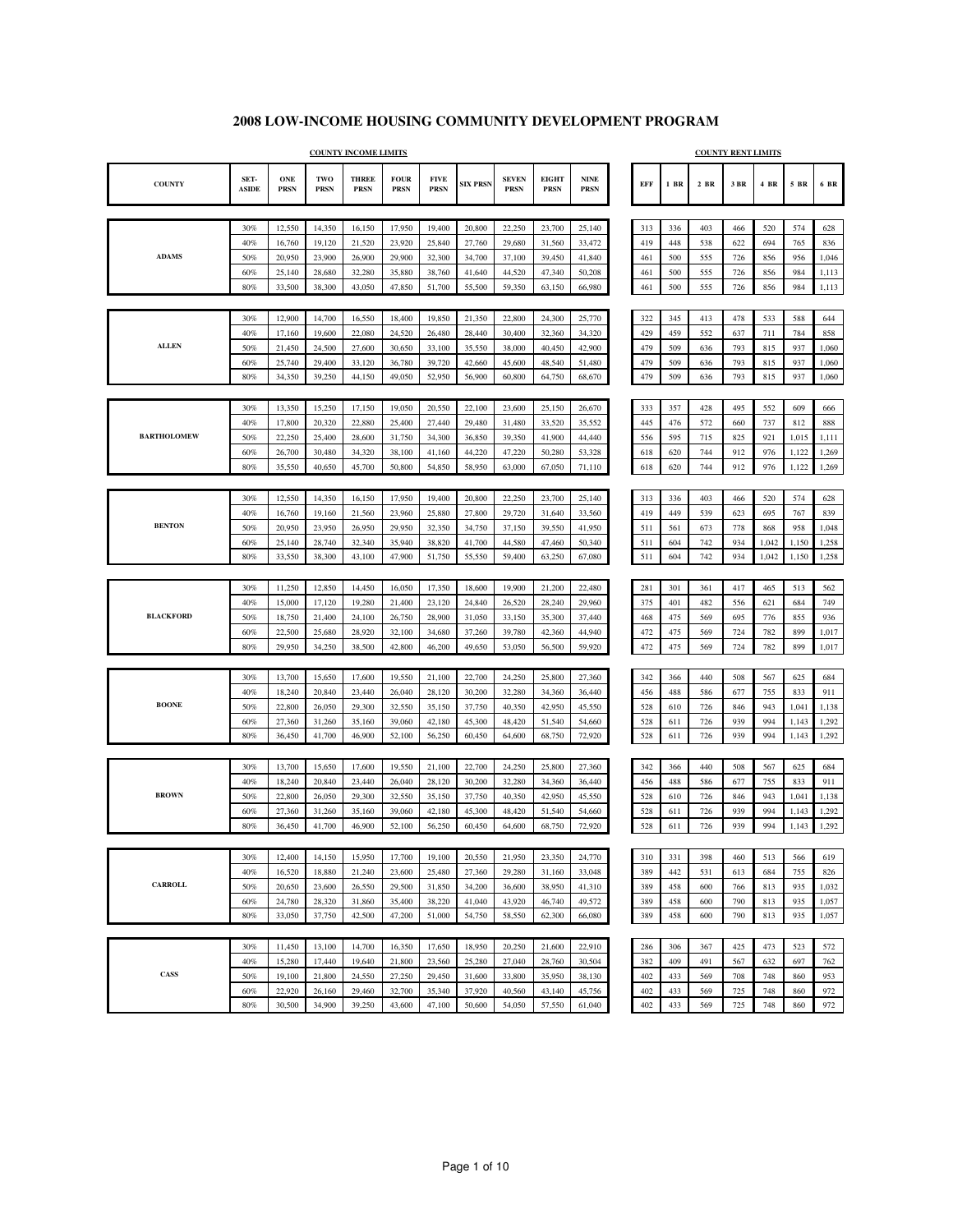|                 |                      |                    |                    | <b>COUNTY INCOME LIMITS</b> |                            |                            |                  |                             |                             |                                             |            |            |            | <b>COUNTY RENT LIMITS</b> |            |              |                |
|-----------------|----------------------|--------------------|--------------------|-----------------------------|----------------------------|----------------------------|------------------|-----------------------------|-----------------------------|---------------------------------------------|------------|------------|------------|---------------------------|------------|--------------|----------------|
| <b>COUNTY</b>   | SET-<br><b>ASIDE</b> | ONE<br><b>PRSN</b> | TWO<br><b>PRSN</b> | <b>THREE</b><br><b>PRSN</b> | <b>FOUR</b><br><b>PRSN</b> | <b>FIVE</b><br><b>PRSN</b> | <b>SIX PRSN</b>  | <b>SEVEN</b><br><b>PRSN</b> | <b>EIGHT</b><br><b>PRSN</b> | $\ensuremath{\mathbf{NINE}}$<br><b>PRSN</b> | <b>EFF</b> | $1$ BR     | $2$ BR     | $3\;\mathrm{BR}$          | 4 BR       | $5\,$ BR     | 6 BR           |
|                 |                      |                    |                    |                             |                            |                            |                  |                             |                             |                                             |            |            |            |                           |            |              |                |
|                 | 30%                  | 12,450             | 14,250             | 16,000                      | 17,800                     | 19,200                     | 20,650           | 22,050                      | 23,500                      | 24,920                                      | 311        | 333        | 400        | 462                       | 516        | 569          | 623            |
| <b>CLARK</b>    | 40%                  | 16,640             | 19,000             | 21,400                      | 23,760                     | 25,680                     | 27,560           | 29,480                      | 31,360                      | 33,264                                      | 416        | 445        | 535        | 618                       | 689        | 760          | 831            |
|                 | 50%<br>60%           | 20,800<br>24,960   | 23,750<br>28,500   | 26,750<br>32,100            | 29,700<br>35,640           | 32,100<br>38,520           | 34,450<br>41,340 | 36,850<br>44,220            | 39,200<br>47,040            | 41,580<br>49,896                            | 483<br>483 | 556<br>559 | 663<br>663 | 772<br>926                | 861<br>984 | 950<br>1,132 | 1,039<br>1,247 |
|                 | 80%                  | 33,250             | 38,000             | 42,750                      | 47,500                     | 51,300                     | 55,100           | 58,900                      | 62,700                      | 66,500                                      | 483        | 559        | 663        | 926                       | 984        | 1,132        | 1,247          |
|                 |                      |                    |                    |                             |                            |                            |                  |                             |                             |                                             |            |            |            |                           |            |              |                |
|                 | 30%                  | 11,250             | 12,850             | 14,450                      | 16,050                     | 17,350                     | 18,600           | 19,900                      | 21,200                      | 22,480                                      | 281        | 301        | 361        | 417                       | 465        | 513          | 562            |
|                 | 40%                  | 15,000             | 17,120             | 19,280                      | 21,400                     | 23,120                     | 24,840           | 26,520                      | 28,240                      | 29,952                                      | 375        | 401        | 482        | 556                       | 621        | 684          | 748            |
| <b>CLAY</b>     | 50%                  | 18,750             | 21,400             | 24,100                      | 26,750                     | 28,900                     | 31,050           | 33,150                      | 35,300                      | 37,440                                      | 396        | 451        | 580        | 695                       | 776        | 855          | 936            |
|                 | 60%                  | 22,500             | 25,680             | 28,920                      | 32,100                     | 34,680                     | 37,260           | 39,780                      | 42,360                      | 44,928                                      | 396        | 451        | 580        | 715                       | 823        | 946          | 1,070          |
|                 | 80%                  | 22,500             | 25,680             | 28,920                      | 32,100                     | 34,680                     | 37,260           | 39,780                      | 42,360                      | 44,930                                      | 396        | 451        | 580        | 715                       | 823        | 946          | 1,070          |
|                 |                      |                    |                    |                             |                            |                            |                  |                             |                             |                                             |            |            |            |                           |            |              |                |
|                 | 30%                  | 12,450             | 14,250             | 16,000                      | 17,800                     | 19,200                     | 20,650           | 22,050                      | 23,500                      | 24,920                                      | 311        | 333        | 400        | 462                       | 516        | 569          | 623            |
| <b>CLINTON</b>  | 40%<br>50%           | 16,600<br>20,750   | 18,960<br>23,700   | 21,360<br>26,700            | 23,720<br>29,650           | 25,600<br>32,000           | 27,520<br>34,400 | 29,400<br>36,750            | 31,320<br>39,150            | 33,216<br>41,520                            | 415<br>492 | 444<br>521 | 534<br>637 | 616<br>770                | 688<br>834 | 759<br>948   | 830<br>1,038   |
|                 | 60%                  | 24,900             | 28,440             | 32,040                      | 35,580                     | 38,400                     | 41,280           | 44,100                      | 46,980                      | 49,824                                      | 492        | 521        | 637        | 796                       | 834        | 959          | 1,084          |
|                 | 80%                  | 33,200             | 37,950             | 42,700                      | 47,450                     | 51,250                     | 55,050           | 58,850                      | 62,650                      | 66,450                                      | 492        | 521        | 637        | 796                       | 834        | 959          | 1,084          |
|                 |                      |                    |                    |                             |                            |                            |                  |                             |                             |                                             |            |            |            |                           |            |              |                |
|                 | 30%                  | 11,250             | 12,850             | 14,450                      | 16,050                     | 17,350                     | 18,600           | 19,900                      | 21,200                      | 22,480                                      | 281        | 301        | 361        | 417                       | 465        | 513          | 562            |
|                 | 40%                  | 15,000             | 17,120             | 19,280                      | 21,400                     | 23,120                     | 24,840           | 26,520                      | 28,240                      | 29,952                                      | 375        | 401        | 482        | 556                       | 621        | 684          | 748            |
| <b>CRAWFORD</b> | 50%                  | 18,750             | 21,400             | 24,100                      | 26,750                     | 28,900                     | 31,050           | 33,150                      | 35,300                      | 37,440                                      | 396        | 451        | 555        | 686                       | 727        | 836          | 936            |
|                 | 60%                  | 22,500             | 25,680             | 28,920                      | 32,100                     | 34,680                     | 37,260           | 39,780                      | 42,360                      | 44,928                                      | 396        | 451        | 555        | 686                       | 727        | 836          | 945            |
|                 | 80%                  | 29,950             | 34,250             | 38,500                      | 42,800                     | 46,200                     | 49,650           | 53,050                      | 56,500                      | 59,920                                      | 396        | 451        | 555        | 686                       | 727        | 836          | 945            |
|                 | 30%                  | 11,250             | 12,850             | 14,450                      | 16,050                     | 17,350                     | 18,600           | 19,900                      | 21,200                      | 22,480                                      | 281        | 301        | 361        | 417                       | 465        | 513          | 562            |
|                 | 40%                  | 15,000             | 17,120             | 19,280                      | 21,400                     | 23,120                     | 24,840           | 26,520                      | 28,240                      | 29,952                                      | 375        | 401        | 482        | 556                       | 621        | 684          | 748            |
| <b>DAVIESS</b>  | 50%                  | 18,750             | 21,400             | 24,100                      | 26,750                     | 28,900                     | 31,050           | 33,150                      | 35,300                      | 37,440                                      | 461        | 464        | 555        | 695                       | 776        | 855          | 936            |
|                 | 60%                  | 22,500             | 25,680             | 28,920                      | 32,100                     | 34,680                     | 37,260           | 39,780                      | 42,360                      | 44,928                                      | 461        | 464        | 555        | 722                       | 885        | 1,018        | 1,123          |
|                 | 80%                  | 29,950             | 34,250             | 38,500                      | 42,800                     | 46,200                     | 49,650           | 53,050                      | 56,500                      | 59,920                                      | 461        | 464        | 555        | 722                       | 885        | 1,018        | 1,123          |
|                 |                      |                    |                    |                             |                            |                            |                  |                             |                             |                                             |            |            |            |                           |            |              |                |
|                 | 30%                  | 13,900             | 15,900             | 17,850                      | 19,850                     | 21,450                     | 23,050           | 24,600                      | 26,200                      | 27,790                                      | 347        | 372        | 446        | 516                       | 576        | 635          | 694            |
|                 | 40%                  | 18,520             | 21,200             | 23,840                      | 26,480                     | 28,600                     | 30,720           | 32,840                      | 34,960                      | 37,080                                      | 463        | 496        | 596        | 688                       | 768        | 847          | 927            |
| <b>DEARBORN</b> | 50%                  | 23,150             | 26,500             | 29,800                      | 33,100                     | 35,750                     | 38,400           | 41,050                      | 43,700                      | 46,350                                      | 473        | 560        | 726        | 860                       | 960        | 1,059        | 1,158          |
|                 | 60%<br>80%           | 27,780             | 31,800<br>42,350   | 35,760                      | 39,720                     | 42,900                     | 46,080           | 49,260                      | 52,440                      | 55,620                                      | 473<br>473 | 560<br>560 | 726<br>726 | 972<br>972                | 1,009      | 1,160        | 1,312          |
|                 |                      | 37,050             |                    | 47,650                      | 52,950                     | 57,200                     | 61,400           | 65,650                      | 69,900                      | 74,140                                      |            |            |            |                           | 1,009      | 1,160        | 1,312          |
|                 | 30%                  | 11,500             | 13,150             | 14,800                      | 16,450                     | 17,750                     | 19,100           | 20,400                      | 21,700                      | 23,020                                      | 287        | 308        | 370        | 427                       | 477        | 526          | 575            |
|                 | 40%                  | 15,360             | 17,520             | 19,720                      | 21,920                     | 23,680                     | 25,440           | 27,200                      | 28,920                      | 30,672                                      | 384        | 411        | 493        | 570                       | 636        | 701          | 766            |
| <b>DECATUR</b>  | 50%                  | 19,200             | 21,900             | 24,650                      | 27,400                     | 29,600                     | 31,800           | 34,000                      | 36,150                      | 38,340                                      | 480        | 513        | 616        | 712                       | 795        | 876          | 958            |
|                 | 60%                  | 23,040             | 26,280             | 29,580                      | 32,880                     | 35,520                     | 38,160           | 40,800                      | 43,380                      | 46,008                                      | 532        | 535        | 642        | 832                       | 858        | 987          | 1,115          |
|                 | 80%                  | 30,700             | 35,100             | 39,450                      | 43,850                     | 47,350                     | 50,850           | 54,350                      | 57,900                      | 61,410                                      | 532        | 535        | 642        | 832                       | 858        | 987          | 1,115          |
|                 |                      |                    |                    |                             |                            |                            |                  |                             |                             |                                             |            |            |            |                           |            |              |                |
|                 | 30%                  | 12,650             | 14,500             | 16,300                      | 18,100                     | 19,550                     | 21,000           | 22,450                      | 23,900                      | 25,350                                      | 316        | 339        | 407        | 470                       | 525        | 579          | 633            |
| <b>DEKALB</b>   | 40%                  | 16,920             | 19,320             | 21,760                      | 24,160                     | 26,080                     | 28,040           | 29,960                      | 31,880                      | 33,816                                      | 423        | 453        | 544        | 628<br>785                | 701<br>873 | 773          | 845            |
|                 | 50%<br>60%           | 21,150<br>25,380   | 24,150<br>28,980   | 27,200<br>32,640            | 30,200<br>36,240           | 32,600<br>39,120           | 35,050<br>42,060 | 37,450<br>44,940            | 39,850<br>47,820            | 42,270<br>50,724                            | 455<br>455 | 487<br>487 | 618<br>618 | 850                       | 873        | 966<br>1,004 | 1,056<br>1,135 |
|                 | 80%                  | 33,800             | 38,650             | 43,450                      | 48,300                     | 52,150                     | 56,050           | 59,900                      | 63,750                      | 67,610                                      | 455        | 487        | 618        | 850                       | 873        | 1,004        | 1,135          |
|                 |                      |                    |                    |                             |                            |                            |                  |                             |                             |                                             |            |            |            |                           |            |              |                |
|                 | 30%                  | 11,250             | 12,850             | 14,450                      | 16,050                     | 17,350                     | 18,600           | 19,900                      | 21,200                      | 22,480                                      | 281        | 301        | 361        | 417                       | 465        | 513          | 562            |
|                 | 40%                  | 15,000             | 17,120             | 19,280                      | 21,400                     | 23,120                     | 24,840           | 26,520                      | 28,240                      | 29,952                                      | 375        | 401        | 482        | 556                       | 621        | 684          | 748            |
| <b>DELAWARE</b> | 50%                  | 18,750             | 21,400             | 24,100                      | 26,750                     | 28,900                     | 31,050           | 33,150                      | 35,300                      | 37,440                                      | 468        | 501        | 602        | 695                       | 776        | 855          | 936            |
|                 | 60%                  | 22,500             | 25,680             | 28,920                      | 32,100                     | 34,680                     | 37,260           | 39,780                      | 42,360                      | 44,928                                      | 528        | 540        | 653        | 834                       | 923        | 1,026        | 1,123          |
|                 | 80%                  | 29,950             | 34,250             | 38,500                      | 42,800                     | 46,200                     | 49,650           | 53,050                      | 56,500                      | 59,920                                      | 528        | 540        | 653        | 834                       | 923        | 1,026        | 1,123          |
|                 |                      |                    |                    |                             |                            |                            |                  |                             |                             |                                             |            |            |            |                           |            |              |                |
|                 | 30%                  | 12,900             | 14,700             | 16,550                      | 18,400                     | 19,850                     | 21,350           | 22,800                      | 24,300                      | 25,770                                      | 322        | 345        | 413        | 478                       | 533        | 588          | 644            |
| <b>DUBOIS</b>   | 40%<br>50%           | 17,200<br>21,500   | 19,640<br>24,550   | 22,120<br>27,650            | 24,560<br>30,700           | 26,520<br>33,150           | 28,480<br>35,600 | 30,440<br>38,050            | 32,400<br>40,500            | 34,368<br>42,960                            | 371<br>371 | 445<br>445 | 553<br>571 | 638<br>779                | 712<br>802 | 785<br>922   | 859<br>1,043   |
|                 | 60%                  | 25,800             | 29,460             | 33,180                      | 36,840                     | 39,780                     | 42,720           | 45,660                      | 48,600                      | 51,552                                      | 371        | 445        | 571        | 779                       | 802        | 922          | 1,043          |
|                 | 80%                  | 34,350             | 39,300             | 44,200                      | 49,100                     | 53,050                     | 56,950           | 60,900                      | 64,800                      | 68,730                                      | 371        | 445        | 571        | 779                       | 802        | 922          | 1,043          |
|                 |                      |                    |                    |                             |                            |                            |                  |                             |                             |                                             |            |            |            |                           |            |              |                |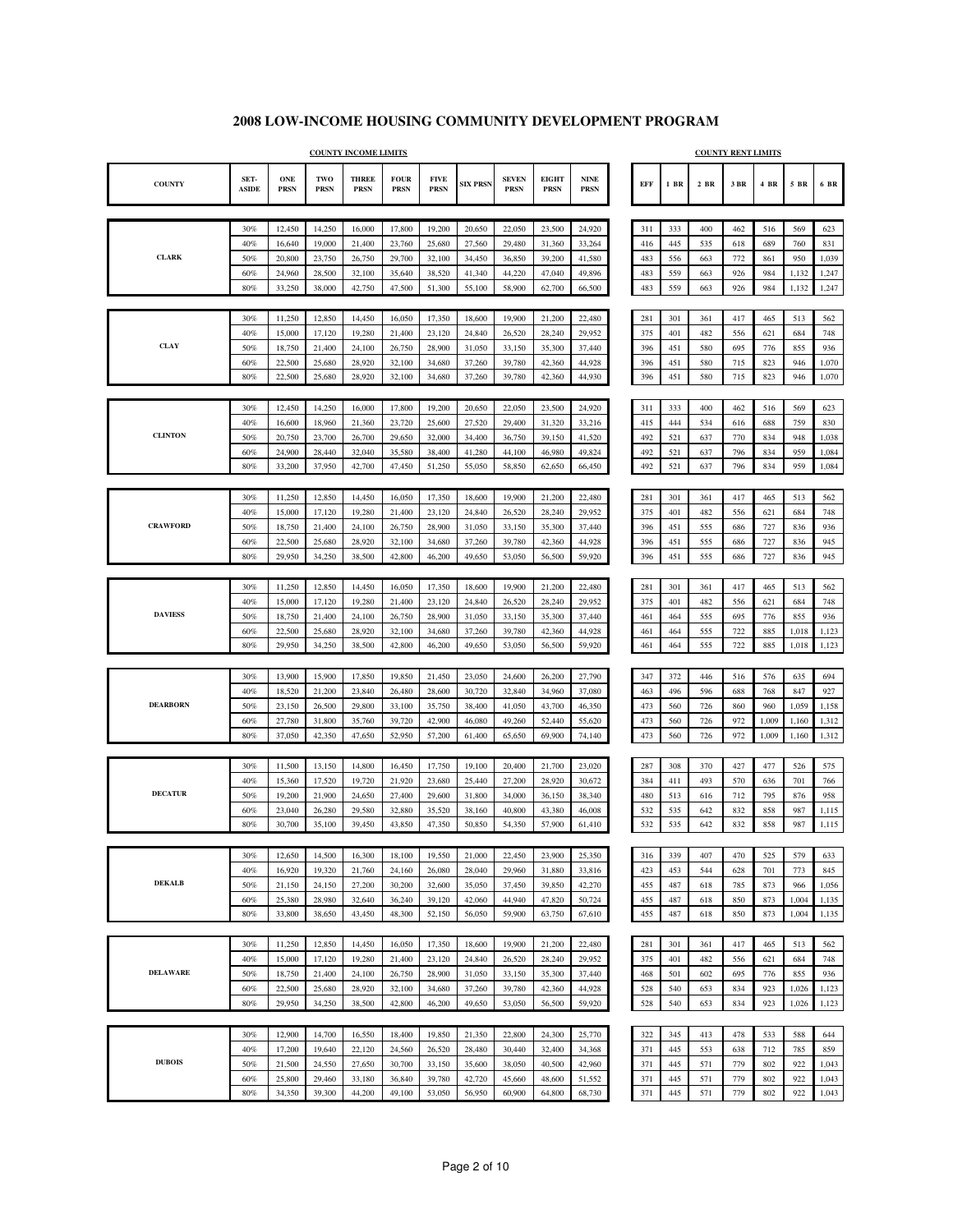|                 |                      |                    |                    | <b>COUNTY INCOME LIMITS</b> |                            |                            |                  |                             |                             |                            |            |            |            | <b>COUNTY RENT LIMITS</b> |            |                |                |
|-----------------|----------------------|--------------------|--------------------|-----------------------------|----------------------------|----------------------------|------------------|-----------------------------|-----------------------------|----------------------------|------------|------------|------------|---------------------------|------------|----------------|----------------|
| <b>COUNTY</b>   | SET-<br><b>ASIDE</b> | ONE<br><b>PRSN</b> | TWO<br><b>PRSN</b> | <b>THREE</b><br><b>PRSN</b> | <b>FOUR</b><br><b>PRSN</b> | <b>FIVE</b><br><b>PRSN</b> | <b>SIX PRSN</b>  | <b>SEVEN</b><br><b>PRSN</b> | <b>EIGHT</b><br><b>PRSN</b> | <b>NINE</b><br><b>PRSN</b> | <b>EFF</b> | $1$ BR     | $2$ BR     | 3 BR                      | 4 BR       | 5 BR           | 6 BR           |
|                 |                      |                    |                    |                             |                            |                            |                  |                             |                             |                            |            |            |            |                           |            |                |                |
|                 | 30%                  | 12,450             | 14,250             | 16,000                      | 17,800                     | 19,200                     | 20,650           | 22,050                      | 23,500                      | 24,920                     | 311        | 333        | 400        | 462                       | 516        | 569            | 623            |
| <b>ELKHART</b>  | 40%                  | 16,600             | 18,960             | 21,360                      | 23,720                     | 25,600                     | 27,520           | 29,400                      | 31,320                      | 33,216                     | 415        | 444        | 534        | 616                       | 688        | 759            | 830            |
|                 | 50%<br>60%           | 20,750<br>24,900   | 23,700<br>28,440   | 26,700<br>32,040            | 29,650<br>35,580           | 32,000<br>38,400           | 34,400<br>41,280 | 36,750<br>44,100            | 39,150<br>46,980            | 41,520<br>49,824           | 511<br>511 | 555<br>570 | 667<br>704 | 770<br>885                | 860<br>927 | 948<br>1,066   | 1,038<br>1,205 |
|                 | 80%                  | 33,200             | 37,950             | 42,700                      | 47,450                     | 51,250                     | 55,050           | 58,850                      | 62,650                      | 66,450                     | 511        | 570        | 704        | 885                       | 927        | 1,066          | 1,205          |
|                 |                      |                    |                    |                             |                            |                            |                  |                             |                             |                            |            |            |            |                           |            |                |                |
|                 | 30%                  | 11,300             | 12,900             | 14,550                      | 16,150                     | 17,450                     | 18,750           | 20,050                      | 21,300                      | 22,590                     | 282        | 302        | 363        | 420                       | 468        | 516            | 564            |
|                 | 40%                  | 15,080             | 17,240             | 19,400                      | 21,560                     | 23,280                     | 25,000           | 26,720                      | 28,440                      | 30,168                     | 377        | 404        | 485        | 560                       | 625        | 689            | 754            |
| <b>FAYETTE</b>  | 50%                  | 18,850             | 21,550             | 24,250                      | 26,950                     | 29,100                     | 31,250           | 33,400                      | 35,550                      | 37,710                     | 378        | 468        | 581        | 700                       | 781        | 861            | 942            |
|                 | 60%                  | 22,620             | 25,860             | 29,100                      | 32,340                     | 34,920                     | 37,500           | 40,080                      | 42,660                      | 45,252                     | 378        | 468        | 581        | 769                       | 791        | 910            | 1,028          |
|                 | 80%                  | 30,150             | 34,500             | 38,800                      | 43,100                     | 46,550                     | 50,000           | 53,450                      | 56,900                      | 60,350                     | 378        | 468        | 581        | 769                       | 791        | 910            | 1,028          |
|                 | 30%                  | 12,450             | 14,250             | 16,000                      | 17,800                     | 19,200                     | 20,650           | 22,050                      | 23,500                      | 24,920                     | 311        | 333        | 400        | 462                       | 516        | 569            | 623            |
|                 | 40%                  | 16,640             | 19,000             | 21,400                      | 23,760                     | 25,680                     | 27,560           | 29,480                      | 31,360                      | 33,264                     | 416        | 445        | 535        | 618                       | 689        | 760            | 831            |
| <b>FLOYD</b>    | 50%                  | 20,800             | 23,750             | 26,750                      | 29,700                     | 32,100                     | 34,450           | 36,850                      | 39,200                      | 41,580                     | 483        | 556        | 663        | 772                       | 861        | 950            | 1,039          |
|                 | 60%                  | 24,960             | 28,500             | 32,100                      | 35,640                     | 38,520                     | 41,340           | 44,220                      | 47,040                      | 49,896                     | 483        | 559        | 663        | 926                       | 984        | 1,132          | 1,247          |
|                 | 80%                  | 33,250             | 38,000             | 42,750                      | 47,500                     | 51,300                     | 55,100           | 58,900                      | 62,700                      | 66,500                     | 483        | 559        | 663        | 926                       | 984        | 1,132          | 1,247          |
|                 |                      |                    |                    |                             |                            |                            |                  |                             |                             |                            |            |            |            |                           |            |                |                |
|                 | 30%                  | 11,250             | 12,850             | 14,450                      | 16,050                     | 17,350                     | 18,600           | 19,900                      | 21,200                      | 22,480                     | 281        | 301        | 361        | 417                       | 465        | 513            | 562            |
| <b>FOUNTAIN</b> | 40%                  | 15,000             | 17,120             | 19,280                      | 21,400                     | 23,120                     | 24,840           | 26,520                      | 28,240                      | 29,952                     | 375        | 401        | 482        | 556                       | 621        | 684            | 748            |
|                 | 50%<br>60%           | 18,750<br>22,500   | 21,400<br>25,680   | 24,100<br>28,920            | 26,750<br>32,100           | 28,900<br>34,680           | 31,050<br>37,260 | 33,150<br>39,780            | 35,300<br>42,360            | 37,440<br>44,928           | 408<br>408 | 490<br>490 | 555<br>555 | 695<br>743                | 776<br>776 | 855<br>892     | 936<br>1,009   |
|                 | 80%                  | 29,950             | 34,250             | 38,500                      | 42,800                     | 46,200                     | 49,650           | 53,050                      | 56,500                      | 59,920                     | 408        | 490        | 555        | 743                       | 776        | 892            | 1,009          |
|                 |                      |                    |                    |                             |                            |                            |                  |                             |                             |                            |            |            |            |                           |            |                |                |
|                 | 30%                  | 13,900             | 15,900             | 17,850                      | 19,850                     | 21,450                     | 23,050           | 24,600                      | 26,200                      | 27,790                     | 347        | 372        | 446        | 516                       | 576        | 635            | 694            |
|                 | 40%                  | 18,520             | 21,200             | 23,840                      | 26,480                     | 28,600                     | 30,720           | 32,840                      | 34,960                      | 37,080                     | 463        | 496        | 596        | 688                       | 768        | 847            | 927            |
| <b>FRANKLIN</b> | 50%                  | 23,150             | 26,500             | 29,800                      | 33,100                     | 35,750                     | 38,400           | 41,050                      | 43,700                      | 46,350                     | 473        | 560        | 726        | 860                       | 960        | 1,059          | 1,158          |
|                 | 60%                  | 27,780             | 31,800             | 35,760                      | 39,720                     | 42,900                     | 46,080           | 49,260                      | 52,440                      | 55,620                     | 473        | 560        | 726        | 972                       | 1,009      | 1,160          | 1,312          |
|                 | 80%                  | 37,050             | 42,350             | 47,650                      | 52,950                     | 57,200                     | 61,400           | 65,650                      | 69,900                      | 74,140                     | 473        | 560        | 726        | 972                       | 1,009      | 1,160          | 1,312          |
|                 | 30%                  | 11,250             | 12,850             | 14,450                      | 16,050                     | 17,350                     | 18,600           | 19,900                      | 21,200                      | 22,480                     | 281        | 301        |            | 417                       | 465        | 513            | 562            |
|                 | 40%                  | 15,000             | 17,120             | 19,280                      | 21,400                     | 23,120                     | 24,840           | 26,520                      | 28,240                      | 29.952                     | 375        | 401        | 361<br>482 | 556                       | 621        | 684            | 748            |
| <b>FULTON</b>   | 50%                  | 18,750             | 21,400             | 24,100                      | 26,750                     | 28,900                     | 31,050           | 33,150                      | 35,300                      | 37,440                     | 468        | 490        | 569        | 695                       | 776        | 855            | 936            |
|                 | 60%                  | 22,500             | 25,680             | 28,920                      | 32,100                     | 34,680                     | 37,260           | 39,780                      | 42,360                      | 44,928                     | 472        | 490        | 569        | 803                       | 828        | 952            | 1,076          |
|                 | 80%                  | 29,950             | 34,250             | 38,500                      | 42,800                     | 46,200                     | 49,650           | 53,050                      | 56,500                      | 59,920                     | 472        | 490        | 569        | 803                       | 828        | 952            | 1,076          |
|                 |                      |                    |                    |                             |                            |                            |                  |                             |                             |                            |            |            |            |                           |            |                |                |
|                 | 30%                  | 12,200             | 13,950             | 15,700                      | 17,450                     | 18,850                     | 20,250           | 21,650                      | 23,050                      | 24,450                     | 305        | 326        | 392        | 453                       | 506        | 558            | 611            |
| <b>GIBSON</b>   | 40%                  | 16,280             | 18,640             | 20,960                      | 23,280                     | 25,160                     | 27,000           | 28,880                      | 30,720                      | 32,584                     | 407        | 436        | 524        | 605                       | 675        | 745            | 814            |
|                 | 50%<br>60%           | 20,350<br>24,420   | 23,300<br>27,960   | 26,200<br>31,440            | 29,100<br>34,920           | 31,450<br>37,740           | 33,750<br>40,500 | 36,100<br>43,320            | 38,400<br>46,080            | 40,730<br>48,876           | 465<br>465 | 466<br>466 | 558<br>558 | 714<br>714                | 843<br>982 | 931<br>1,117   | 1,018<br>1,221 |
|                 | 80%                  | 32,600             | 37,250             | 41,900                      | 46,550                     | 50,300                     | 54,000           | 57,750                      | 61,450                      | 65,170                     | 465        | 466        | 558        | 714                       | 982        | 1,117          | 1,221          |
|                 |                      |                    |                    |                             |                            |                            |                  |                             |                             |                            |            |            |            |                           |            |                |                |
|                 | 30%                  | 11,250             | 12,850             | 14,450                      | 16,050                     | 17,350                     | 18,600           | 19,900                      | 21,200                      | 22,480                     | 281        | 301        | 361        | 417                       | 465        | 513            | 562            |
|                 | 40%                  | 15,000             | 17,120             | 19,280                      | 21,400                     | 23,120                     | 24,840           | 26,520                      | 28,240                      | 29,952                     | 375        | 401        | 482        | 556                       | 621        | 684            | 748            |
| <b>GRANT</b>    | 50%                  | 18,750             | 21,400             | 24,100                      | 26,750                     | 28,900                     | 31,050           | 33,150                      | 35,300                      | 37,440                     | 468        | 484        | 585        | 695                       | 776        | 855            | 936            |
|                 | 60%                  | 22,500             | 25,680             | 28,920                      | 32,100                     | 34,680                     | 37,260           | 39,780                      | 42,360                      | 44,928                     | 483        | 484        | 585        | 738                       | 861        | 990            | 1,119          |
|                 | 80%                  | 29,950             | 34,250             | 38,500                      | 42,800                     | 46,200                     | 49,650           | 53,050                      | 56,500                      | 59,920                     | 483        | 484        | 585        | 738                       | 861        | 990            | 1,119          |
|                 |                      |                    |                    |                             | 16,050                     | 17,350                     |                  |                             |                             |                            |            |            |            |                           |            |                |                |
|                 | 30%<br>40%           | 11,250<br>15,000   | 12,850<br>17,120   | 14,450<br>19,280            | 21,400                     | 23,120                     | 18,600<br>24,840 | 19,900<br>26,520            | 21,200<br>28,240            | 22,480<br>29.952           | 281<br>375 | 301<br>401 | 361<br>482 | 417<br>556                | 465<br>621 | 513<br>684     | 562<br>748     |
| <b>GREENE</b>   | 50%                  | 18,750             | 21,400             | 24,100                      | 26,750                     | 28,900                     | 31,050           | 33,150                      | 35,300                      | 37,440                     | 431        | 432        | 555        | 695                       | 776        | 855            | 936            |
|                 | 60%                  | 22,500             | 25,680             | 28,920                      | 32,100                     | 34,680                     | 37,260           | 39,780                      | 42,360                      | 44,928                     | 431        | 432        | 555        | 805                       | 833        | 958            | 1,083          |
|                 | 80%                  | 29,950             | 34,250             | 38,500                      | 42,800                     | 46,200                     | 49,650           | 53,050                      | 56,500                      | 59,920                     | 431        | 432        | 555        | 805                       | 833        | 958            | 1,083          |
|                 |                      |                    |                    |                             |                            |                            |                  |                             |                             |                            |            |            |            |                           |            |                |                |
|                 | 30%                  | 13,700             | 15,650             | 17,600                      | 19,550                     | 21,100                     | 22,700           | 24,250                      | 25,800                      | 27,360                     | 342        | 366        | 440        | 508                       | 567        | 625            | 684            |
|                 | 40%                  | 18,240             | 20,840             | 23,440                      | 26,040                     | 28,120                     | 30,200           | 32,280                      | 34,360                      | 36,440                     | 456        | 488        | 586        | 677                       | 755        | 833            | 911            |
| <b>HAMILTON</b> | 50%                  | 22,800             | 26,050             | 29,300                      | 32,550                     | 35,150                     | 37,750           | 40,350                      | 42,950                      | 45,550                     | 528        | 610        | 726        | 846                       | 943        | 1,041          | 1,138          |
|                 | 60%<br>$80\%$        | 27,360<br>36,450   | 31,260<br>41,700   | 35,160<br>46,900            | 39,060<br>52,100           | 42,180<br>56,250           | 45,300<br>60,450 | 48,420<br>64,600            | 51,540<br>68,750            | 54,660<br>72,920           | 528<br>528 | 611<br>611 | 726<br>726 | 939<br>939                | 994<br>994 | 1,143<br>1,143 | 1,292<br>1,292 |
|                 |                      |                    |                    |                             |                            |                            |                  |                             |                             |                            |            |            |            |                           |            |                |                |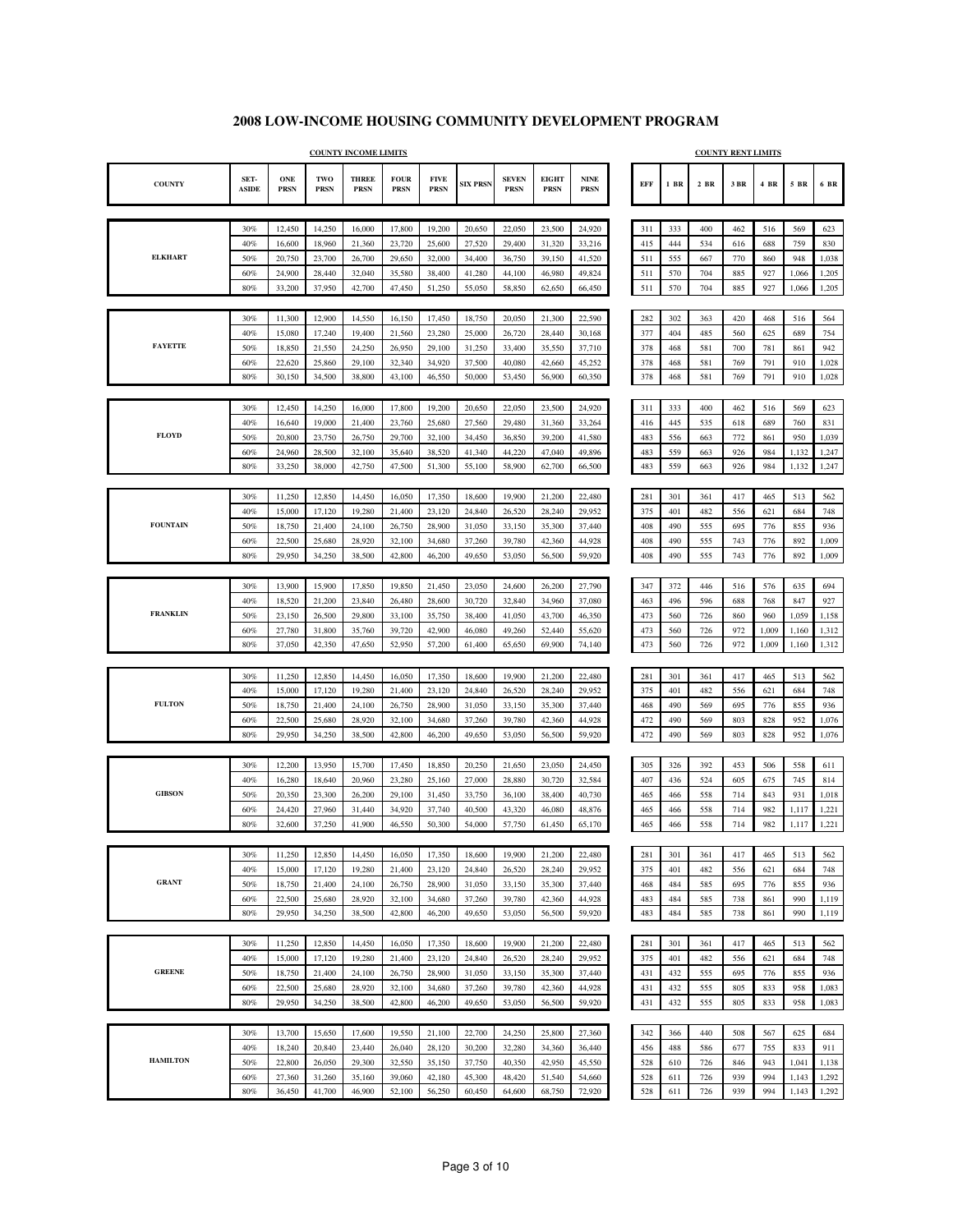|                   |                      |                           |                    | <b>COUNTY INCOME LIMITS</b> |                            |                            |                  |                             |                             |                            |            |            |            | <b>COUNTY RENT LIMITS</b> |            |            |            |
|-------------------|----------------------|---------------------------|--------------------|-----------------------------|----------------------------|----------------------------|------------------|-----------------------------|-----------------------------|----------------------------|------------|------------|------------|---------------------------|------------|------------|------------|
| <b>COUNTY</b>     | SET-<br><b>ASIDE</b> | <b>ONE</b><br><b>PRSN</b> | TWO<br><b>PRSN</b> | <b>THREE</b><br><b>PRSN</b> | <b>FOUR</b><br><b>PRSN</b> | <b>FIVE</b><br><b>PRSN</b> | <b>SIX PRSN</b>  | <b>SEVEN</b><br><b>PRSN</b> | <b>EIGHT</b><br><b>PRSN</b> | <b>NINE</b><br><b>PRSN</b> | <b>EFF</b> | $1$ BR     | $2$ BR     | $3\;\mathrm{BR}$          | 4 BR       | 5 BR       | 6 BR       |
|                   |                      |                           |                    |                             |                            |                            |                  |                             |                             |                            |            |            |            |                           |            |            |            |
|                   | 30%                  | 13,700                    | 15,650             | 17,600                      | 19,550                     | 21,100                     | 22,700           | 24,250                      | 25,800                      | 27,360                     | 342        | 366        | 440        | 508                       | 567        | 625        | 684        |
|                   | 40%                  | 18,240                    | 20,840             | 23,440                      | 26,040                     | 28,120                     | 30,200           | 32,280                      | 34,360                      | 36,440                     | 456        | 488        | 586        | 677                       | 755        | 833        | 911        |
| <b>HANCOCK</b>    | 50%                  | 22,800                    | 26,050             | 29,300                      | 32,550                     | 35,150                     | 37,750           | 40,350                      | 42,950                      | 45,550                     | 528        | 610        | 726        | 846                       | 943        | 1,041      | 1,138      |
|                   | 60%                  | 27,360                    | 31,260             | 35,160                      | 39,060                     | 42,180                     | 45,300           | 48,420                      | 51,540                      | 54,660                     | 528        | 611        | 726        | 939                       | 994        | 1,143      | 1,292      |
|                   | 80%                  | 36,450                    | 41,700             | 46,900                      | 52,100                     | 56,250                     | 60,450           | 64,600                      | 68,750                      | 72,920                     | 528        | 611        | 726        | 939                       | 994        | 1,143      | 1,292      |
|                   |                      |                           |                    |                             |                            |                            |                  |                             |                             |                            |            |            |            |                           |            |            |            |
|                   | 30%<br>40%           | 12,450<br>16,640          | 14,250<br>19,000   | 16,000<br>21,400            | 17,800<br>23,760           | 19,200<br>25,680           | 20,650<br>27,560 | 22,050<br>29,480            | 23,500<br>31,360            | 24,920<br>33,264           | 311<br>416 | 333<br>445 | 400<br>535 | 462<br>618                | 516<br>689 | 569<br>760 | 623<br>831 |
| <b>HARRISON</b>   | 50%                  | 20,800                    | 23,750             | 26,750                      | 29,700                     | 32,100                     | 34,450           | 36,850                      | 39,200                      | 41,580                     | 483        | 556        | 663        | 772                       | 861        | 950        | 1,039      |
|                   | 60%                  | 24,960                    | 28,500             | 32,100                      | 35,640                     | 38,520                     | 41,340           | 44,220                      | 47,040                      | 49,896                     | 483        | 559        | 663        | 926                       | 984        | 1,132      | 1,247      |
|                   | 80%                  | 33,250                    | 38,000             | 42,750                      | 47,500                     | 51,300                     | 55,100           | 58,900                      | 62,700                      | 66,500                     | 483        | 559        | 663        | 926                       | 984        | 1,132      | 1,247      |
|                   |                      |                           |                    |                             |                            |                            |                  |                             |                             |                            |            |            |            |                           |            |            |            |
|                   | 30%                  | 13,700                    | 15,650             | 17,600                      | 19,550                     | 21,100                     | 22,700           | 24,250                      | 25,800                      | 27,360                     | 342        | 366        | 440        | 508                       | 567        | 625        | 684        |
|                   | 40%                  | 18,240                    | 20,840             | 23,440                      | 26,040                     | 28,120                     | 30,200           | 32,280                      | 34,360                      | 36,440                     | 456        | 488        | 586        | 677                       | 755        | 833        | 911        |
| <b>HENDRICKS</b>  | 50%                  | 22,800                    | 26,050             | 29,300                      | 32,550                     | 35,150                     | 37,750           | 40,350                      | 42,950                      | 45,550                     | 528        | 610        | 726        | 846                       | 943        | 1,041      | 1,138      |
|                   | 60%                  | 27,360                    | 31,260             | 35,160                      | 39,060                     | 42,180                     | 45,300           | 48,420                      | 51,540                      | 54,660                     | 528        | 611        | 726        | 939                       | 994        | 1,143      | 1,292      |
|                   | 80%                  | 36,450                    | 41,700             | 46,900                      | 52,100                     | 56,250                     | 60,450           | 64,600                      | 68,750                      | 72,920                     | 528        | 611        | 726        | 939                       | 994        | 1,143      | 1,292      |
|                   |                      |                           |                    |                             |                            |                            |                  |                             |                             |                            |            |            |            |                           |            |            |            |
|                   | 30%<br>40%           | 11,550<br>15,400          | 13,200<br>17,600   | 14,850<br>19,800            | 16,500<br>22,000           | 17,800<br>23,760           | 19,150<br>25,520 | 20,450<br>27,280            | 21,800<br>29,040            | 23,120<br>30,800           | 288<br>385 | 309<br>412 | 371<br>495 | 428<br>572                | 478<br>638 | 528<br>704 | 578<br>770 |
| <b>HENRY</b>      | 50%                  | 19,250                    | 22,000             | 24,750                      | 27,500                     | 29,700                     | 31,900           | 34,100                      | 36,300                      | 38,500                     | 481        | 504        | 604        | 715                       | 797        | 880        | 962        |
|                   | 60%                  | 23,100                    | 26,400             | 29,700                      | 33,000                     | 35,640                     | 38,280           | 40,920                      | 43,560                      | 46,200                     | 502        | 504        | 604        | 777                       | 869        | 999        | 1,130      |
|                   | 80%                  | 30,800                    | 35,200             | 39,600                      | 44,000                     | 47,500                     | 51,050           | 54,550                      | 58,100                      | 61,620                     | 502        | 504        | 604        | 777                       | 869        | 999        | 1,130      |
|                   |                      |                           |                    |                             |                            |                            |                  |                             |                             |                            |            |            |            |                           |            |            |            |
|                   | 30%                  | 13,050                    | 14,900             | 16,800                      | 18,650                     | 20,150                     | 21,650           | 23,150                      | 24,600                      | 26,090                     | 326        | 349        | 420        | 485                       | 541        | 596        | 652        |
|                   | 40%                  | 17,400                    | 19,920             | 22,400                      | 24,880                     | 26,880                     | 28,880           | 30,840                      | 32,840                      | 34,832                     | 435        | 466        | 560        | 647                       | 722        | 796        | 870        |
| <b>HOWARD</b>     | 50%                  | 21,750                    | 24,900             | 28,000                      | 31,100                     | 33,600                     | 36,100           | 38,550                      | 41,050                      | 43,540                     | 516        | 522        | 662        | 808                       | 869        | 995        | 1,088      |
|                   | 60%                  | 26,100                    | 29,880             | 33,600                      | 37,320                     | 40,320                     | 43,320           | 46,260                      | 49,260                      | 52,248                     | 516        | 522        | 662        | 844                       | 869        | 999        | 1,130      |
|                   | 80%                  | 34,850                    | 39,800             | 44,800                      | 49,750                     | 53,750                     | 57,700           | 61,700                      | 65,650                      | 69,630                     | 516        | 522        | 662        | 844                       | 869        | 999        | 1,130      |
|                   |                      |                           |                    |                             |                            |                            |                  | 22,250                      |                             |                            |            |            |            |                           |            |            |            |
|                   | 30%<br>40%           | 12,550<br>16,760          | 14,350<br>19,120   | 16,150<br>21,520            | 17,950<br>23,920           | 19,400<br>25,840           | 20,800<br>27,760 | 29,680                      | 23,700<br>31,560            | 25,140<br>33,472           | 313<br>419 | 336<br>448 | 403<br>538 | 466<br>622                | 520<br>694 | 574<br>765 | 628<br>836 |
| <b>HUNTINGTON</b> | 50%                  | 20,950                    | 23,900             | 26,900                      | 29,900                     | 32,300                     | 34,700           | 37,100                      | 39,450                      | 41,840                     | 432        | 515        | 609        | 760                       | 867        | 956        | 1,046      |
|                   | 60%                  | 25,140                    | 28,680             | 32,280                      | 35,880                     | 38,760                     | 41,640           | 44,520                      | 47,340                      | 50,208                     | 432        | 515        | 609        | 760                       | 920        | 1,058      | 1,196      |
|                   | 80%                  | 33,500                    | 38,300             | 43,050                      | 47,850                     | 51,700                     | 55,500           | 59,350                      | 63,150                      | 66,980                     | 432        | 515        | 609        | 760                       | 920        | 1,058      | 1,196      |
|                   |                      |                           |                    |                             |                            |                            |                  |                             |                             |                            |            |            |            |                           |            |            |            |
|                   | 30%                  | 11,250                    | 12,850             | 14,450                      | 16,050                     | 17,350                     | 18,600           | 19,900                      | 21,200                      | 22,480                     | 281        | 301        | 361        | 417                       | 465        | 513        | 562        |
|                   | 40%                  | 15,000                    | 17,120             | 19,280                      | 21,400                     | 23,120                     | 24,840           | 26,520                      | 28,240                      | 29,952                     | 375        | 401        | 482        | 556                       | 621        | 684        | 748        |
| <b>JACKSON</b>    | 50%                  | 18,750                    | 21,400             | 24,100                      | 26,750                     | 28,900                     | 31,050           | 33,150                      | 35,300                      | 37,440                     | 468        | 501        | 602        | 695                       | 776        | 855        | 936        |
|                   | 60%<br>80%           | 22,500                    | 25,680             | 28,920                      | 32,100                     | 34,680                     | 37,260           | 39,780                      | 42,360                      | 44,928                     | 517        | 518        | 630        | 810                       | 931        | 1,026      | 1,123      |
|                   |                      | 29,950                    | 34,250             | 38,500                      | 42,800                     | 46,200                     | 49,650           | 53,050                      | 56,500                      | 59,920                     | 517        | 518        | 630        | 810                       | 931        | 1,026      | 1,123      |
|                   | 30%                  | 12,600                    | 14,400             | 16,150                      | 17,950                     | 19,400                     | 20,850           | 22,300                      | 23,700                      | 25,140                     | 315        | 337        | 403        | 466                       | 521        | 575        | 628        |
|                   | 40%                  | 16,760                    | 19,160             | 21,560                      | 23,960                     | 25,880                     | 27,800           | 29,720                      | 31,640                      | 33,560                     | 419        | 449        | 539        | 623                       | 695        | 767        | 839        |
| <b>JASPER</b>     | 50%                  | 20,950                    | 23,950             | 26,950                      | 29,950                     | 32,350                     | 34,750           | 37,150                      | 39,550                      | 41,950                     | 523        | 543        | 673        | 778                       | 868        | 958        | 1,048      |
|                   | 60%                  | 25,140                    | 28,740             | 32,340                      | 35,940                     | 38,820                     | 41,700           | 44,580                      | 47,460                      | 50,340                     | 541        | 543        | 674        | 879                       | 906        | 1,042      | 1,178      |
|                   | 80%                  | 33,550                    | 38,350             | 43,150                      | 47,900                     | 51,750                     | 55,600           | 59,400                      | 63,250                      | 67,080                     | 541        | 543        | 674        | 879                       | 906        | 1,042      | 1,178      |
|                   |                      |                           |                    |                             |                            |                            |                  |                             |                             |                            |            |            |            |                           |            |            |            |
|                   | 30%                  | 11,250                    | 12,850             | 14,450                      | 16,050                     | 17,350                     | 18,600           | 19,900                      | 21,200                      | 22,480                     | 281        | 301        | 361        | 417                       | 465        | 513        | 562        |
|                   | 40%                  | 15,000                    | 17,120             | 19,280                      | 21,400                     | 23,120                     | 24,840           | 26,520                      | 28,240                      | 29,952                     | 360        | 401        | 482        | 556                       | 621        | 684        | 748        |
| JAY               | 50%                  | 18,750                    | 21,400             | 24,100                      | 26,750                     | 28,900                     | 31,050           | 33,150                      | 35,300                      | 37,440                     | 360        | 442        | 555        | 695                       | 776        | 855        | 936        |
|                   | 60%                  | 22,500                    | 25,680             | 28,920                      | 32,100                     | 34,680                     | 37,260           | 39,780                      | 42,360                      | 44,928                     | 360        | 442        | 555        | 752                       | 776        | 892        | 1,009      |
|                   | $80\%$               | 29,950                    | 34,250             | 38,500                      | 42,800                     | 46,200                     | 49,650           | 53,050                      | 56,500                      | 59,920                     | 360        | 442        | 555        | 752                       | 776        | 892        | 1,009      |
|                   | 30%                  | 11,250                    | 12,900             | 14,500                      | 16,100                     | 17,400                     | 18,700           | 19,950                      | 21,250                      | 22,540                     | 281        | 301        | 362        | 418                       | 467        | 515        | 563        |
|                   | 40%                  | 15,040                    | 17,200             | 19,320                      | 21,480                     | 23,200                     | 24,920           | 26,640                      | 28,360                      | 30,080                     | 376        | 403        | 483        | 558                       | 623        | 687        | 752        |
| <b>JEFFERSON</b>  | 50%                  | 18,800                    | 21,500             | 24,150                      | 26,850                     | 29,000                     | 31,150           | 33,300                      | 35,450                      | 37,600                     | 411        | 440        | 580        | 694                       | 778        | 859        | 940        |
|                   | 60%                  | 22,560                    | 25,800             | 28,980                      | 32,220                     | 34,800                     | 37,380           | 39,960                      | 42,540                      | 45,120                     | 411        | 440        | 580        | 694                       | 859        | 988        | 1,117      |
|                   | $80\%$               | 30,050                    | 34,350             | 38,650                      | 42,950                     | 46,400                     | 49,800           | 53,250                      | 56,700                      | 60,140                     | 411        | 440        | 580        | 694                       | 859        | 988        | 1,117      |
|                   |                      |                           |                    |                             |                            |                            |                  |                             |                             |                            |            |            |            |                           |            |            |            |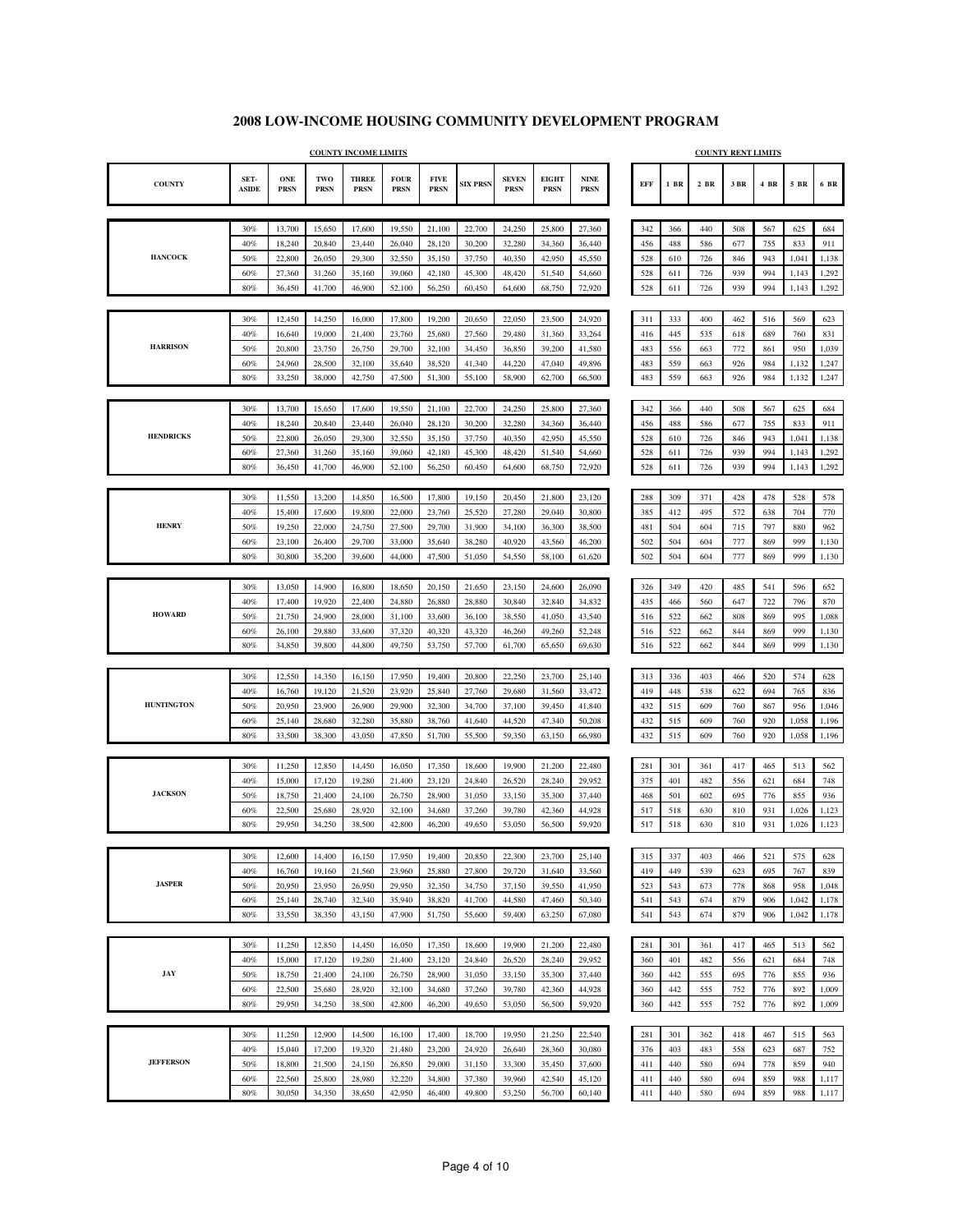٦

|                  |                      |                    |                    | <b>COUNTY INCOME LIMITS</b> |                            |                            |                  |                             |                             |                            |            |            |            | <b>COUNTY RENT LIMITS</b> |            |                |                |
|------------------|----------------------|--------------------|--------------------|-----------------------------|----------------------------|----------------------------|------------------|-----------------------------|-----------------------------|----------------------------|------------|------------|------------|---------------------------|------------|----------------|----------------|
| <b>COUNTY</b>    | SET-<br><b>ASIDE</b> | ONE<br><b>PRSN</b> | TWO<br><b>PRSN</b> | <b>THREE</b><br><b>PRSN</b> | <b>FOUR</b><br><b>PRSN</b> | <b>FIVE</b><br><b>PRSN</b> | <b>SIX PRSN</b>  | <b>SEVEN</b><br><b>PRSN</b> | <b>EIGHT</b><br><b>PRSN</b> | <b>NINE</b><br><b>PRSN</b> | EFF        | $1$ BR     | $2$ BR     | 3 BR                      | 4 BR       | 5 BR           | 6 BR           |
|                  |                      |                    |                    |                             |                            |                            |                  |                             |                             |                            |            |            |            |                           |            |                |                |
|                  | 30%                  | 11,250             | 12,850             | 14,450                      | 16,050                     | 17,350                     | 18,600           | 19,900                      | 21,200                      | 22,480                     | 281        | 301        | 361        | 417                       | 465        | 513            | 562            |
|                  | 40%                  | 15,000             | 17,120             | 19,280                      | 21,400                     | 23,120                     | 24,840           | 26,520                      | 28,240                      | 29,952                     | 375        | 401        | 482        | 556                       | 621        | 684            | 748            |
| <b>JENNINGS</b>  | 50%                  | 18,750             | 21,400             | 24,100                      | 26,750                     | 28,900                     | 31,050           | 33,150                      | 35,300                      | 37,440                     | 398        | 470        | 602        | 695                       | 776        | 855            | 936            |
|                  | 60%                  | 22,500             | 25,680             | 28,920                      | 32,100                     | 34,680                     | 37,260           | 39,780                      | 42,360                      | 44,928                     | 398        | 470        | 614        | 744                       | 931        | 1,026          | 1,123          |
|                  | 80%                  | 29,950             | 34,250             | 38,500                      | 42,800                     | 46,200                     | 49,650           | 53,050                      | 56,500                      | 59,920                     | 398        | 470        | 614        | 744                       | 931        | 1,026          | 1,123          |
|                  | 30%                  | 13,700             | 15,650             | 17,600                      | 19,550                     | 21,100                     | 22,700           | 24,250                      | 25,800                      | 27,360                     | 342        |            | 440        | 508                       | 567        | 625            | 684            |
|                  | 40%                  | 18,240             | 20,840             | 23,440                      | 26,040                     | 28,120                     | 30,200           | 32,280                      | 34,360                      | 36,440                     | 456        | 366<br>488 | 586        | 677                       | 755        | 833            | 911            |
| <b>JOHNSON</b>   | 50%                  | 22,800             | 26,050             | 29,300                      | 32,550                     | 35,150                     | 37,750           | 40,350                      | 42,950                      | 45,550                     | 528        | 610        | 726        | 846                       | 943        | 1,041          | 1,138          |
|                  | 60%                  | 27,360             | 31,260             | 35,160                      | 39,060                     | 42,180                     | 45,300           | 48,420                      | 51,540                      | 54,660                     | 528        | 611        | 726        | 939                       | 994        | 1,143          | 1,292          |
|                  | 80%                  | 36,450             | 41,700             | 46,900                      | 52,100                     | 56,250                     | 60,450           | 64,600                      | 68,750                      | 72,920                     | 528        | 611        | 726        | 939                       | 994        | 1,143          | 1,292          |
|                  |                      |                    |                    |                             |                            |                            |                  |                             |                             |                            |            |            |            |                           |            |                |                |
|                  | 30%                  | 11,250             | 12,850             | 14,450                      | 16,050                     | 17,350                     | 18,600           | 19,900                      | 21,200                      | 22,480                     | 281        | 301        | 361        | 417                       | 465        | 513            | 562            |
|                  | 40%                  | 15,000             | 17,120             | 19,280                      | 21,400                     | 23,120                     | 24,840           | 26,520                      | 28,240                      | 29.952                     | 375        | 401        | 482        | 556                       | 621        | 684            | 748            |
| <b>KNOX</b>      | 50%                  | 18,750             | 21,400             | 24,100                      | 26,750                     | 28,900                     | 31,050           | 33,150                      | 35,300                      | 37,440                     | 386        | 440        | 555        | 687                       | 776        | 855            | 936            |
|                  | 60%                  | 22,500             | 25,680             | 28,920                      | 32,100                     | 34,680                     | 37,260           | 39,780                      | 42,360                      | 44,928                     | 386        | 440        | 555        | 687                       | 857        | 986            | 1,114          |
|                  | 80%                  | 29,950             | 34,250             | 38,500                      | 42,800                     | 46,200                     | 49,650           | 53,050                      | 56,500                      | 59,920                     | 386        | 440        | 555        | 687                       | 857        | 986            | 1,114          |
|                  |                      |                    |                    |                             |                            |                            |                  |                             |                             |                            |            |            |            |                           |            |                |                |
|                  | 30%                  | 12,600             | 14,400             | 16,150                      | 17,950                     | 19,400                     | 20,850           | 22,300                      | 23,700                      | 25,140                     | 315        | 337        | 403        | 466                       | 521        | 575            | 628            |
| <b>KOSCIUSKO</b> | 40%<br>50%           | 16,760<br>20,950   | 19,160<br>23,950   | 21,560<br>26,950            | 23,960<br>29,950           | 25,880                     | 27,800           | 29,720<br>37,150            | 31,640<br>39,550            | 33,560<br>41,950           | 419<br>419 | 449<br>489 | 539<br>642 | 623<br>778                | 695<br>868 | 767<br>958     | 839<br>1,048   |
|                  | 60%                  | 25,140             | 28,740             | 32,340                      | 35,940                     | 32,350<br>38,820           | 34,750<br>41,700 | 44,580                      | 47,460                      | 50,340                     | 419        | 489        | 642        | 817                       | 951        | 1,094          | 1,236          |
|                  | 80%                  | 33,550             | 38,350             | 43,150                      | 47,900                     | 51,750                     | 55,600           | 59,400                      | 63,250                      | 67,080                     | 419        | 489        | 642        | 817                       | 951        | 1,094          | 1,236          |
|                  |                      |                    |                    |                             |                            |                            |                  |                             |                             |                            |            |            |            |                           |            |                |                |
|                  | 30%                  | 11,700             | 13,350             | 15,050                      | 16,700                     | 18,050                     | 19,400           | 20,700                      | 22,050                      | 23,390                     | 292        | 313        | 376        | 434                       | 485        | 534            | 584            |
|                  | 40%                  | 15,600             | 17,840             | 20,040                      | 22,280                     | 24,080                     | 25,840           | 27,640                      | 29,400                      | 31,184                     | 390        | 418        | 501        | 579                       | 646        | 713            | 779            |
| LAGRANGE         | 50%                  | 19,500             | 22,300             | 25,050                      | 27,850                     | 30,100                     | 32,300           | 34,550                      | 36,750                      | 38,980                     | 487        | 510        | 612        | 724                       | 807        | 891            | 974            |
|                  | 60%                  | 23,400             | 26,760             | 30,060                      | 33,420                     | 36,120                     | 38,760           | 41,460                      | 44,100                      | 46,776                     | 509        | 510        | 612        | 737                       | 819        | 942            | 1,065          |
|                  | 80%                  | 31,200             | 35,650             | 40,100                      | 44,550                     | 48,100                     | 51,700           | 55,250                      | 58,800                      | 62,360                     | 509        | 510        | 612        | 737                       | 819        | 942            | 1,065          |
|                  |                      |                    |                    |                             |                            |                            |                  |                             |                             |                            |            |            |            |                           |            |                |                |
|                  | 30%                  | 12,900             | 14,700             | 16,550                      | 18,400                     | 19,850                     | 21,350           | 22,800                      | 24,300                      | 25,770                     | 322        | 345        | 413        | 478                       | 533        | 588            | 644            |
| LAKE             | 40%                  | 17,200             | 19,640             | 22,120                      | 24,560                     | 26,520                     | 28,480           | 30,440                      | 32,400                      | 34,368                     | 430        | 460        | 553        | 638                       | 712        | 785            | 859            |
|                  | 50%                  | 21,500             | 24,550             | 27,650                      | 30,700                     | 33,150                     | 35,600           | 38,050                      | 40,500                      | 42,960                     | 490<br>490 | 575        | 691        | 798                       | 890        | 981            | 1,074          |
|                  | 60%<br>80%           | 25,800<br>34,350   | 29,460<br>39,300   | 33,180<br>44,200            | 36,840<br>49,100           | 39,780<br>53,050           | 42,720<br>56,950 | 45,660<br>60,900            | 48,600<br>64,800            | 51,552<br>68,730           | 490        | 611<br>611 | 745<br>745 | 890<br>890                | 919<br>919 | 1,057<br>1,057 | 1,195<br>1,195 |
|                  |                      |                    |                    |                             |                            |                            |                  |                             |                             |                            |            |            |            |                           |            |                |                |
|                  | 30%                  | 12,250             | 14,000             | 15,750                      | 17,500                     | 18,900                     | 20,300           | 21,700                      | 23,100                      | 24,500                     | 306        | 328        | 393        | 455                       | 507        | 560            | 612            |
|                  | 40%                  | 16,320             | 18,640             | 21,000                      | 23,320                     | 25,200                     | 27,040           | 28,920                      | 30,800                      | 32,664                     | 408        | 437        | 525        | 606                       | 676        | 746            | 816            |
| <b>LAPORTE</b>   | 50%                  | 20,400             | 23,300             | 26,250                      | 29,150                     | 31,500                     | 33,800           | 36,150                      | 38,500                      | 40,830                     | 443        | 511        | 649        | 758                       | 845        | 933            | 1,020          |
|                  | 60%                  | 24,480             | 27,960             | 31,500                      | 34,980                     | 37,800                     | 40,560           | 43,380                      | 46,200                      | 48,996                     | 443        | 511        | 649        | 862                       | 887        | 1,020          | 1,153          |
|                  | 80%                  | 32,650             | 37,300             | 42,000                      | 46,650                     | 50,400                     | 54,100           | 57,850                      | 61,600                      | 65,330                     | 443        | 511        | 649        | 862                       | 887        | 1,020          | 1,153          |
|                  |                      |                    |                    |                             |                            |                            |                  |                             |                             |                            |            |            |            |                           |            |                |                |
|                  | 30%                  | 11,250             | 12,850             | 14,450                      | 16,050                     | 17,350                     | 18,600           | 19,900                      | 21,200                      | 22,480                     | 281        | 301        | 361        | 417                       | 465        | 513            | 562            |
|                  | 40%                  | 15,000             | 17,120             | 19,280                      | 21,400                     | 23,120                     | 24,840           | 26,520                      | 28,240                      | 29.952                     | 375        | 401        | 482        | 556                       | 621        | 684            | 748            |
| <b>LAWRENCE</b>  | 50%                  | 18,750             | 21,400             | 24,100                      | 26,750                     | 28,900                     | 31,050           | 33,150                      | 35,300                      | 37,440                     | 401        | 474        | 602        | 695                       | 760        | 855            | 936            |
|                  | $60\%$<br>80%        | 22,500<br>29,950   | 25,680<br>34,250   | 28,920<br>38,500            | 32,100<br>42,800           | 34,680<br>46,200           | 37,260<br>49,650 | 39,780<br>53,050            | 42,360<br>56,500            | 44,928<br>59,920           | 401<br>401 | 474<br>474 | 618<br>618 | 739<br>739                | 760<br>760 | 874<br>874     | 988<br>988     |
|                  |                      |                    |                    |                             |                            |                            |                  |                             |                             |                            |            |            |            |                           |            |                |                |
|                  | $30\%$               | 13,500             | 15,400             | 17,350                      | 19,250                     | 20,800                     | 22,350           | 23,850                      | 25,400                      | 26,940                     | 337        | 361        | 433        | 500                       | 558        | 615            | 673            |
|                  | 40%                  | 17,960             | 20,520             | 23,080                      | 25,640                     | 27,680                     | 29,760           | 31,800                      | 33,840                      | 35,888                     | 449        | 481        | 577        | 666                       | 744        | 820            | 897            |
| <b>MADISON</b>   | 50%                  | 22,450             | 25,650             | 28,850                      | 32,050                     | 34,600                     | 37,200           | 39,750                      | 42,300                      | 44,860                     | 535        | 536        | 644        | 828                       | 862        | 991            | 1,121          |
|                  | 60%                  | 26,940             | 30,780             | 34,620                      | 38,460                     | 41,520                     | 44,640           | 47,700                      | 50,760                      | 53,832                     | 535        | 536        | 644        | 828                       | 862        | 991            | 1,121          |
|                  | 80%                  | 35,900             | 41,050             | 46,150                      | 51,300                     | 55,400                     | 59,500           | 63,600                      | 67,700                      | 71,800                     | 535        | 536        | 644        | 828                       | 862        | 991            | 1,121          |
|                  |                      |                    |                    |                             |                            |                            |                  |                             |                             |                            |            |            |            |                           |            |                |                |
|                  | 30%                  | 13,700             | 15,650             | 17,600                      | 19,550                     | 21,100                     | 22,700           | 24,250                      | 25,800                      | 27,360                     | 342        | 366        | 440        | 508                       | 567        | 625            | 684            |
|                  | 40%                  | 18,240             | 20,840             | 23,440                      | 26,040                     | 28,120                     | 30,200           | 32,280                      | 34,360                      | 36,440                     | 456        | 488        | 586        | 677                       | 755        | 833            | 911            |
| <b>MARION</b>    | 50%                  | 22,800             | 26,050             | 29,300                      | 32,550                     | 35,150                     | 37,750           | 40,350                      | 42,950                      | 45,550                     | 528        | 610        | 726        | 846                       | 943        | 1,041          | 1,138          |
|                  | $60\%$               | 27,360             | 31,260             | 35,160                      | 39,060                     | 42,180                     | 45,300           | 48,420                      | 51,540                      | 54,660                     | 528        | 611        | 726        | 939                       | 994        | 1,143          | 1,292          |
|                  | 80%                  | 36,450             | 41,700             | 46,900                      | 52,100                     | 56,250                     | 60,450           | 64,600                      | 68,750                      | 72,920                     | 528        | 611        | 726        | 939                       | 994        | 1,143          | 1,292          |
|                  |                      |                    |                    |                             |                            |                            |                  |                             |                             |                            |            |            |            |                           |            |                |                |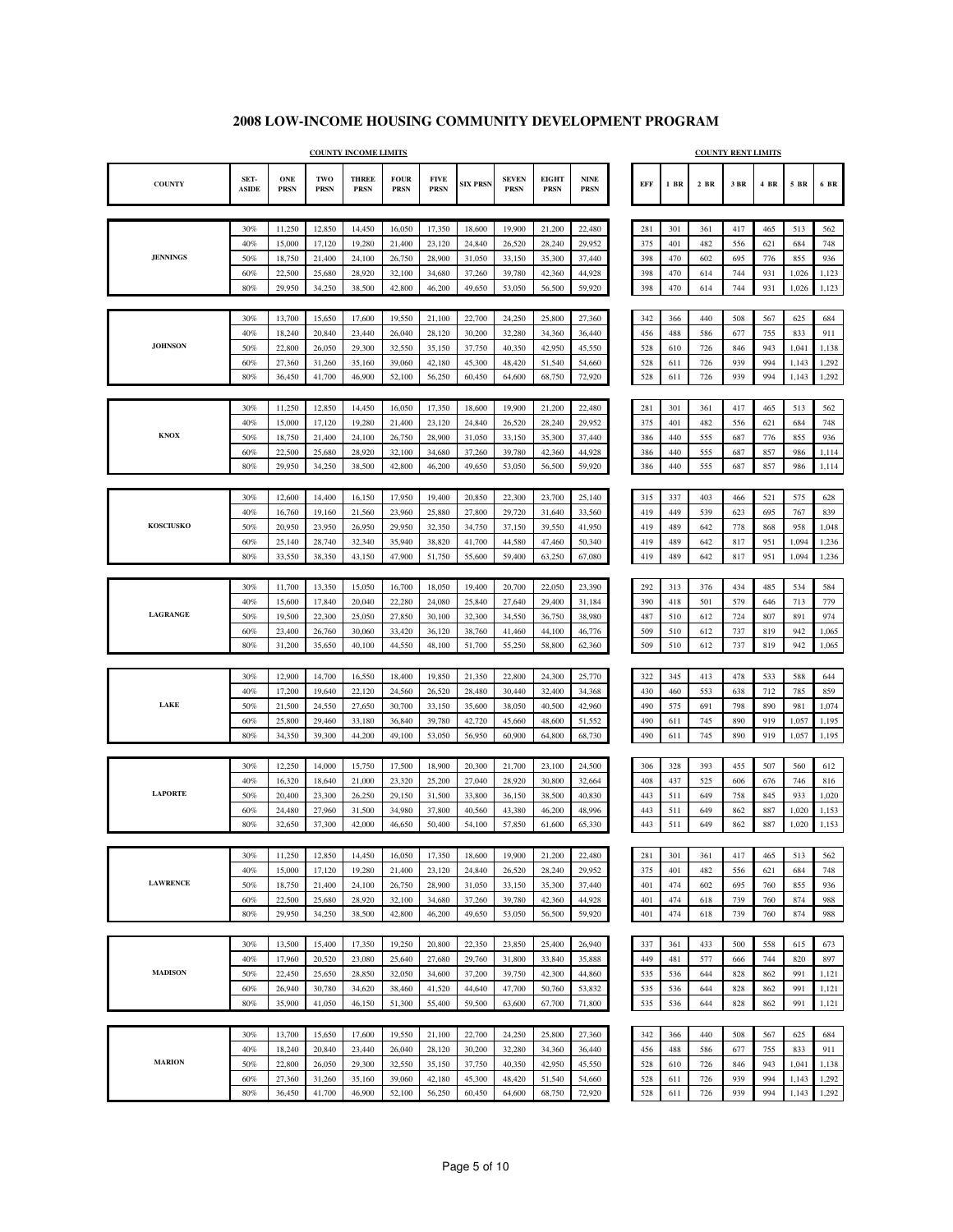|                   |                      |                           |                    | <b>COUNTY INCOME LIMITS</b> |                            |                            |                  |                             |                             |                                             |            |            |            | <b>COUNTY RENT LIMITS</b> |            |            |            |
|-------------------|----------------------|---------------------------|--------------------|-----------------------------|----------------------------|----------------------------|------------------|-----------------------------|-----------------------------|---------------------------------------------|------------|------------|------------|---------------------------|------------|------------|------------|
| <b>COUNTY</b>     | SET-<br><b>ASIDE</b> | <b>ONE</b><br><b>PRSN</b> | TWO<br><b>PRSN</b> | <b>THREE</b><br><b>PRSN</b> | <b>FOUR</b><br><b>PRSN</b> | <b>FIVE</b><br><b>PRSN</b> | <b>SIX PRSN</b>  | <b>SEVEN</b><br><b>PRSN</b> | <b>EIGHT</b><br><b>PRSN</b> | $\ensuremath{\mathbf{NINE}}$<br><b>PRSN</b> | EFF        | 1 BR       | $2$ BR     | 3 BR                      | 4 BR       | 5 BR       | 6 BR       |
|                   |                      |                           |                    |                             |                            |                            |                  |                             |                             |                                             |            |            |            |                           |            |            |            |
|                   | 30%                  | 11,900                    | 13,600             | 15,300                      | 17,000                     | 18,350                     | 19,700           | 21,100                      | 22,450                      | 23,810                                      | 297        | 318        | 382        | 441                       | 492        | 544        | 595        |
|                   | 40%                  | 15,840                    | 18,120             | 20,360                      | 22,640                     | 24,440                     | 26,280           | 28,080                      | 29,880                      | 31,688                                      | 396        | 424        | 509        | 588                       | 657        | 724        | 792        |
| <b>MARSHALL</b>   | 50%                  | 19,800                    | 22,650             | 25,450                      | 28,300                     | 30,550                     | 32,850           | 35,100                      | 37,350                      | 39,610                                      | 437        | 504        | 626        | 735                       | 821        | 905        | 990        |
|                   | 60%                  | 23,760                    | 27,180             | 30,540                      | 33,960                     | 36,660                     | 39,420           | 42,120                      | 44,820                      | 47,532                                      | 437        | 504        | 626        | 825                       | 851        | 979        | 1,106      |
|                   | 80%                  | 31,700                    | 36,250             | 40,750                      | 45,300                     | 48,900                     | 52,550           | 56,150                      | 59,800                      | 63,420                                      | 437        | 504        | 626        | 825                       | 851        | 979        | 1,106      |
|                   |                      |                           |                    |                             |                            |                            |                  |                             |                             |                                             |            |            |            |                           |            |            |            |
|                   | 30%<br>40%           | 11,250                    | 12,850             | 14,450<br>19,280            | 16,050                     | 17,350                     | 18,600           | 19,900                      | 21,200                      | 22,480<br>29,952                            | 281<br>375 | 301<br>401 | 361<br>482 | 417                       | 465        | 513<br>684 | 562        |
| <b>MARTIN</b>     | 50%                  | 15,000<br>18,750          | 17,120<br>21,400   | 24,100                      | 21,400<br>26,750           | 23,120<br>28,900           | 24,840<br>31,050 | 26,520<br>33,150            | 28,240<br>35,300            | 37,440                                      | 396        | 436        | 555        | 556<br>684                | 621<br>776 | 855        | 748<br>936 |
|                   | 60%                  | 22,500                    | 25,680             | 28,920                      | 32,100                     | 34,680                     | 37,260           | 39,780                      | 42,360                      | 44,928                                      | 396        | 436        | 555        | 684                       | 799        | 919        | 1,039      |
|                   | 80%                  | 29,950                    | 34,250             | 38,500                      | 42,800                     | 46,200                     | 49,650           | 53,050                      | 56,500                      | 59,920                                      | 396        | 436        | 555        | 684                       | 799        | 919        | 1,039      |
|                   |                      |                           |                    |                             |                            |                            |                  |                             |                             |                                             |            |            |            |                           |            |            |            |
|                   | 30%                  | 11,250                    | 12,850             | 14,450                      | 16,050                     | 17,350                     | 18,600           | 19,900                      | 21,200                      | 22,480                                      | 281        | 301        | 361        | 417                       | 465        | 513        | 562        |
|                   | 40%                  | 15,000                    | 17,120             | 19,280                      | 21,400                     | 23,120                     | 24,840           | 26,520                      | 28,240                      | 29,952                                      | 360        | 401        | 482        | 556                       | 621        | 684        | 748        |
| MIAMI             | 50%                  | 18,750                    | 21,400             | 24,100                      | 26,750                     | 28,900                     | 31,050           | 33,150                      | 35,300                      | 37,440                                      | 360        | 423        | 555        | 695                       | 776        | 855        | 936        |
|                   | 60%                  | 22,500                    | 25,680             | 28,920                      | 32,100                     | 34,680                     | 37,260           | 39,780                      | 42,360                      | 44,928                                      | 360        | 423        | 555        | 808                       | 871        | 1,002      | 1,123      |
|                   | 80%                  | 29,950                    | 34,250             | 38,500                      | 42,800                     | 46,200                     | 49,650           | 53,050                      | 56,500                      | 59,920                                      | 360        | 423        | 555        | 808                       | 871        | 1,002      | 1,123      |
|                   |                      |                           |                    |                             |                            |                            |                  |                             |                             |                                             |            |            |            |                           |            |            |            |
|                   | 30%                  | 12,850                    | 14,700             | 16,500                      | 18,350                     | 19,800                     | 21,300           | 22,750                      | 24,200                      | 25,670                                      | 321        | 344        | 412        | 476                       | 532        | 586        | 641        |
|                   | 40%                  | 17,120                    | 19,560             | 22,000                      | 24,440                     | 26,400                     | 28,360           | 30,320                      | 32,280                      | 34,232                                      | 428        | 458        | 550        | 635                       | 709        | 782        | 855        |
| <b>MONROE</b>     | 50%                  | 21,400                    | 24,450             | 27,500                      | 30,550                     | 33,000                     | 35,450           | 37,900                      | 40,350                      | 42,790                                      | 455        | 527        | 643        | 794                       | 886        | 978        | 1,069      |
|                   | 60%                  | 25,680                    | 29,340             | 33,000                      | 36,660                     | 39,600                     | 42,540           | 45,480                      | 48,420                      | 51,348                                      | 455        | 527        | 643        | 914                       | 944        | 1,086      | 1,227      |
|                   | 80%                  | 34,250                    | 39,100             | 44,000                      | 48,900                     | 52,800                     | 56,700           | 60,650                      | 64,550                      | 68,460                                      | 455        | 527        | 643        | 914                       | 944        | 1,086      | 1,227      |
|                   |                      |                           |                    |                             |                            |                            |                  |                             |                             |                                             |            |            |            |                           |            |            |            |
|                   | 30%                  | 11,950                    | 13,700             | 15,400                      | 17,100                     | 18,450                     | 19,850           | 21,200                      | 22,550                      | 23,920                                      | 298        | 320        | 385        | 444                       | 496        | 546        | 598        |
|                   | 40%                  | 15,960                    | 18,240             | 20,520                      | 22,800                     | 24,640                     | 26,440           | 28,280                      | 30,080                      | 31,904                                      | 399        | 427        | 513        | 593                       | 661        | 729        | 797        |
| <b>MONTGOMERY</b> | 50%                  | 19,950                    | 22,800             | 25,650                      | 28,500                     | 30,800                     | 33,050           | 35,350                      | 37,600                      | 39,880                                      | 408        | 480        | 611        | 741                       | 826        | 911        | 997        |
|                   | 60%                  | 23,940                    | 27,360             | 30,780                      | 34,200                     | 36,960                     | 39,660           | 42,420                      | 45,120                      | 47,856                                      | 408        | 480        | 611        | 832                       | 876        | 1,007      | 1,139      |
|                   | 80%                  | 31,900                    | 36,500             | 41,050                      | 45,600                     | 49,250                     | 52,900           | 56,550                      | 60,200                      | 63,850                                      | 408        | 480        | 611        | 832                       | 876        | 1,007      | 1,139      |
|                   |                      |                           |                    |                             |                            |                            |                  |                             |                             |                                             |            |            |            |                           |            |            |            |
|                   | 30%                  | 13,700                    | 15,650             | 17,600                      | 19,550                     | 21,100                     | 22,700           | 24,250                      | 25,800                      | 27,360                                      | 342        | 366        | 440        | 508                       | 567        | 625        | 684        |
|                   | 40%                  | 18,240                    | 20,840             | 23,440                      | 26,040                     | 28,120                     | 30,200           | 32,280                      | 34,360                      | 36,440                                      | 456        | 488        | 586        | 677                       | 755        | 833        | 911        |
| <b>MORGAN</b>     | 50%                  | 22,800                    | 26,050             | 29,300                      | 32,550                     | 35,150                     | 37,750           | 40,350                      | 42,950                      | 45,550                                      | 528        | 610        | 726        | 846                       | 943        | 1,041      | 1,138      |
|                   | 60%                  | 27,360                    | 31,260             | 35,160                      | 39,060                     | 42,180                     | 45,300           | 48,420                      | 51,540                      | 54,660                                      | 528        | 611        | 726        | 939                       | 994        | 1,143      | 1,292      |
|                   | 80%                  | 36,450                    | 41,700             | 46,900                      | 52,100                     | 56,250                     | 60,450           | 64,600                      | 68,750                      | 72,920                                      | 528        | 611        | 726        | 939                       | 994        | 1,143      | 1,292      |
|                   | 30%                  | 12,900                    | 14,700             | 16,550                      | 18,400                     | 19,850                     | 21,350           | 22,800                      | 24,300                      | 25,770                                      | 322        | 345        | 413        | 478                       | 533        | 588        | 644        |
|                   | 40%                  | 17,200                    | 19,640             | 22,120                      | 24,560                     | 26,520                     | 28,480           | 30,440                      | 32,400                      | 34,368                                      | 430        | 460        | 553        | 638                       | 712        | 785        | 859        |
| <b>NEWTON</b>     | 50%                  | 21,500                    | 24,550             | 27,650                      | 30,700                     | 33,150                     | 35,600           | 38,050                      | 40,500                      | 42,960                                      | 490        | 575        | 691        | 798                       | 890        | 981        | 1,074      |
|                   | 60%                  | 25,800                    | 29,460             | 33,180                      | 36,840                     | 39,780                     | 42,720           | 45,660                      | 48,600                      | 51,552                                      | 490        | 611        | 745        | 890                       | 919        | 1,057      | 1,195      |
|                   | 80%                  | 34,350                    | 39,300             | 44,200                      | 49,100                     | 53,050                     | 56,950           | 60,900                      | 64,800                      | 68,730                                      | 490        | 611        | 745        | 890                       | 919        | 1,057      | 1,195      |
|                   |                      |                           |                    |                             |                            |                            |                  |                             |                             |                                             |            |            |            |                           |            |            |            |
|                   | 30%                  | 12,500                    | 14,300             | 16,050                      | 17,850                     | 19,300                     | 20,700           | 22,150                      | 23,550                      | 24,980                                      | 312        | 335        | 401        | 464                       | 517        | 571        | 624        |
|                   | 40%                  | 16,680                    | 19,040             | 21,440                      | 23,800                     | 25,720                     | 27,600           | 29,520                      | 31,400                      | 33,304                                      | 417        | 446        | 536        | 619                       | 690        | 761        | 832        |
| <b>NOBLE</b>      | 50%                  | 20,850                    | 23,800             | 26,800                      | 29,750                     | 32,150                     | 34,500           | 36,900                      | 39,250                      | 41,630                                      | 521        | 544        | 654        | 773                       | 804        | 925        | 1,040      |
|                   | 60%                  | 25,020                    | 28,560             | 32,160                      | 35,700                     | 38,580                     | 41,400           | 44,280                      | 47,100                      | 49,956                                      | 543        | 544        | 654        | 782                       | 804        | 925        | 1,045      |
|                   | 80%                  | 33,300                    | 38,100             | 42,850                      | 47,600                     | 51,400                     | 55,200           | 59,000                      | 62,850                      | 66,660                                      | 543        | 544        | 654        | 782                       | 804        | 925        | 1,045      |
|                   |                      |                           |                    |                             |                            |                            |                  |                             |                             |                                             |            |            |            |                           |            |            |            |
|                   | 30%                  | 13,900                    | 15,900             | 17,850                      | 19,850                     | 21,450                     | 23,050           | 24,600                      | 26,200                      | 27,790                                      | 347        | 372        | 446        | 516                       | 576        | 635        | 694        |
|                   | 40%                  | 18,520                    | 21,200             | 23,840                      | 26,480                     | 28,600                     | 30,720           | 32,840                      | 34,960                      | 37,080                                      | 463        | 496        | 596        | 688                       | 768        | 847        | 927        |
| ОНЮ               | 50%                  | 23,150                    | 26,500             | 29,800                      | 33,100                     | 35,750                     | 38,400           | 41,050                      | 43,700                      | 46,350                                      | 473        | 560        | 726        | 860                       | 960        | 1,059      | 1,158      |
|                   | 60%                  | 27,780                    | 31,800             | 35,760                      | 39,720                     | 42,900                     | 46,080           | 49,260                      | 52,440                      | 55,620                                      | 473        | 560        | 726        | 972                       | 1,009      | 1,160      | 1,312      |
|                   | 80%                  | 37,050                    | 42,350             | 47,650                      | 52,950                     | 57,200                     | 61,400           | 65,650                      | 69,900                      | 74,140                                      | 473        | 560        | 726        | 972                       | 1,009      | 1,160      | 1,312      |
|                   |                      |                           |                    |                             |                            |                            |                  |                             |                             |                                             |            |            |            |                           |            |            |            |
|                   | 30%                  | 11,250                    | 12,850             | 14,450                      | 16,050                     | 17,350                     | 18,600           | 19,900                      | 21,200                      | 22,480                                      | 281        | 301        | 361        | 417                       | 465        | 513        | 562        |
|                   | 40%                  | 15,000                    | 17,120             | 19,280                      | 21,400                     | 23,120                     | 24,840           | 26,520                      | 28,240                      | 29,952                                      | 359        | 401        | 482        | 556                       | 621        | 684        | 748        |
| <b>ORANGE</b>     | 50%                  | 18,750                    | 21,400             | 24,100                      | 26,750                     | 28,900                     | 31,050           | 33,150                      | 35,300                      | 37,440                                      | 359        | 421        | 555        | 695                       | 762        | 855        | 936        |
|                   | 60%                  | 22,500                    | 25,680             | 28,920                      | 32,100                     | 34,680                     | 37,260           | 39,780                      | 42,360                      | 44,928                                      | 359        | 421        | 555        | 698                       | 762        | 876        | 991        |
|                   | 80%                  | 29,950                    | 25,680             | 28,920                      | 32,100                     | 34,680                     | 37,260           | 39,780                      | 42,360                      | 44,930                                      | 359        | 421        | 555        | 698                       | 762        | 876        | 991        |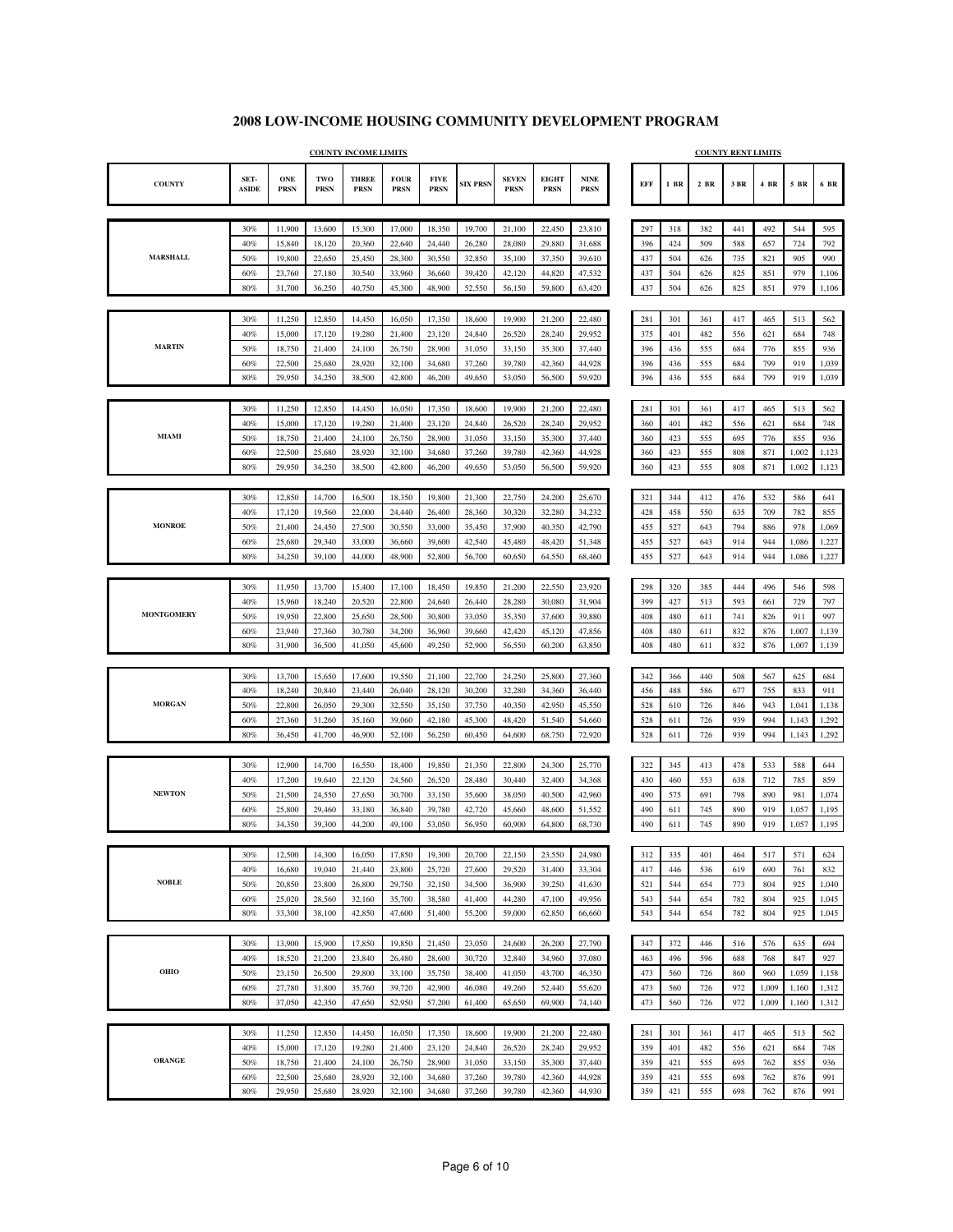|                 |                      |                           |                    | <b>COUNTY INCOME LIMITS</b> |                            |                            |                  |                             |                             |                     |            |            |            | <b>COUNTY RENT LIMITS</b> |            |                |                |
|-----------------|----------------------|---------------------------|--------------------|-----------------------------|----------------------------|----------------------------|------------------|-----------------------------|-----------------------------|---------------------|------------|------------|------------|---------------------------|------------|----------------|----------------|
| <b>COUNTY</b>   | SET-<br><b>ASIDE</b> | <b>ONE</b><br><b>PRSN</b> | TWO<br><b>PRSN</b> | <b>THREE</b><br><b>PRSN</b> | <b>FOUR</b><br><b>PRSN</b> | <b>FIVE</b><br><b>PRSN</b> | <b>SIX PRSN</b>  | <b>SEVEN</b><br><b>PRSN</b> | <b>EIGHT</b><br><b>PRSN</b> | <b>NINE</b><br>PRSN | EFF        | $1$ BR     | $2$ BR     | 3 BR                      | 4 BR       | 5 BR           | 6 BR           |
|                 |                      |                           |                    |                             |                            |                            |                  |                             |                             |                     |            |            |            |                           |            |                |                |
|                 | 30%                  | 11,250                    | 12,850             | 14,450                      | 16,050                     | 17,350                     | 18,600           | 19,900                      | 21,200                      | 22,480              | 281        | 301        | 361        | 417                       | 465        | 513            | 562            |
| <b>OWEN</b>     | 40%                  | 15,000                    | 17,120             | 19,280                      | 21,400                     | 23,120                     | 24,840           | 26,520                      | 28,240                      | 29,952              | 375        | 401        | 482        | 556                       | 621        | 684            | 748            |
|                 | 50%                  | 18,750                    | 21,400             | 24,100                      | 26,750                     | 28,900                     | 31,050           | 33,150                      | 35,300                      | 37,440              | 468        | 476        | 570        | 695                       | 776        | 855            | 936            |
|                 | 60%<br>80%           | 22,500<br>29,950          | 25,680<br>34,250   | 28,920<br>38,500            | 32,100<br>42,800           | 34,680<br>46,200           | 37,260<br>49,650 | 39,780<br>53,050            | 42,360<br>56,500            | 44,928<br>59,920    | 474<br>474 | 476<br>476 | 570<br>570 | 722<br>722                | 931<br>931 | 1,026<br>1,026 | 1,123<br>1,123 |
|                 |                      |                           |                    |                             |                            |                            |                  |                             |                             |                     |            |            |            |                           |            |                |                |
|                 | 30%                  | 11,250                    | 12,850             | 14,450                      | 16,050                     | 17,350                     | 18,600           | 19,900                      | 21,200                      | 22,480              | 281        | 301        | 361        | 417                       | 465        | 513            | 562            |
|                 | 40%                  | 15,000                    | 17,120             | 19,280                      | 21,400                     | 23,120                     | 24,840           | 26,520                      | 28,240                      | 29,952              | 375        | 401        | 482        | 556                       | 621        | 684            | 748            |
| <b>PARKE</b>    | 50%                  | 18,750                    | 21,400             | 24,100                      | 26,750                     | 28,900                     | 31,050           | 33,150                      | 35,300                      | 37,440              | 462        | 464        | 555        | 695                       | 776        | 855            | 936            |
|                 | 60%                  | 22,500                    | 25,680             | 28,920                      | 32,100                     | 34,680                     | 37,260           | 39,780                      | 42,360                      | 44,928              | 462        | 464        | 555        | 699                       | 880        | 1,012          | 1,123          |
|                 | 80%                  | 29,950                    | 34,250             | 38,500                      | 42,800                     | 46,200                     | 49,650           | 53,050                      | 56,500                      | 59,920              | 462        | 464        | 555        | 699                       | 880        | 1,012          | 1,123          |
|                 |                      |                           |                    |                             |                            |                            |                  |                             |                             |                     |            |            |            |                           |            |                |                |
|                 | 30%                  | 11,250                    | 12,850             | 14,450                      | 16,050                     | 17,350                     | 18,600           | 19,900                      | 21,200                      | 22,480              | 281        | 301        | 361        | 417                       | 465        | 513            | 562            |
| <b>PERRY</b>    | 40%                  | 15,000                    | 17,120             | 19,280                      | 21,400                     | 23,120                     | 24,840           | 26,520                      | 28,240                      | 29,952              | 361        | 401        | 482        | 556                       | 621        | 684            | 748            |
|                 | 50%<br>60%           | 18,750<br>22,500          | 21,400<br>25,680   | 24,100<br>28,920            | 26,750<br>32,100           | 28,900<br>34,680           | 31,050<br>37,260 | 33,150<br>39,780            | 35,300<br>42,360            | 37,440<br>44,928    | 361<br>361 | 422<br>422 | 555<br>555 | 695<br>720                | 744<br>744 | 855<br>856     | 936<br>967     |
|                 | $80\%$               | 29,950                    | 34,250             | 38,500                      | 42,800                     | 46,200                     | 49,650           | 53,050                      | 56,500                      | 59,920              | 361        | 422        | 555        | 720                       | 744        | 856            | 967            |
|                 |                      |                           |                    |                             |                            |                            |                  |                             |                             |                     |            |            |            |                           |            |                |                |
|                 | 30%                  | 11,250                    | 12,850             | 14,450                      | 16,050                     | 17,350                     | 18,600           | 19,900                      | 21,200                      | 22,480              | 281        | 301        | 361        | 417                       | 465        | 513            | 562            |
|                 | 40%                  | 15,000                    | 17,120             | 19,280                      | 21,400                     | 23,120                     | 24,840           | 26,520                      | 28,240                      | 29.952              | 360        | 401        | 482        | 556                       | 621        | 684            | 748            |
| <b>PIKE</b>     | 50%                  | 18,750                    | 21,400             | 24,100                      | 26,750                     | 28,900                     | 31,050           | 33,150                      | 35,300                      | 37,440              | 360        | 426        | 555        | 695                       | 741        | 852            | 936            |
|                 | 60%                  | 22,500                    | 25,680             | 28,920                      | 32,100                     | 34,680                     | 37,260           | 39,780                      | 42,360                      | 44,928              | 360        | 426        | 555        | 718                       | 741        | 852            | 963            |
|                 | 80%                  | 29,950                    | 34,250             | 38,500                      | 42,800                     | 46,200                     | 49,650           | 53,050                      | 56,500                      | 59,920              | 360        | 426        | 555        | 718                       | 741        | 852            | 963            |
|                 |                      |                           |                    |                             |                            |                            |                  |                             |                             |                     |            |            |            |                           |            |                |                |
|                 | 30%                  | 12,900                    | 14,700             | 16,550                      | 18,400                     | 19,850                     | 21,350           | 22,800                      | 24,300                      | 25,770              | 322        | 345        | 413        | 478                       | 533        | 588            | 644            |
|                 | 40%                  | 17,200                    | 19,640             | 22,120                      | 24,560                     | 26,520                     | 28,480           | 30,440                      | 32,400                      | 34,368              | 430        | 460        | 553        | 638                       | 712        | 785            | 859            |
| <b>PORTER</b>   | 50%                  | 21,500                    | 24,550             | 27,650                      | 30,700                     | 33,150                     | 35,600           | 38,050                      | 40,500                      | 42,960              | 490        | 575        | 691        | 798                       | 890        | 981            | 1,074          |
|                 | 60%                  | 25,800                    | 29,460             | 33,180                      | 36,840                     | 39,780                     | 42,720           | 45,660                      | 48,600                      | 51,552              | 490        | 611        | 745        | 890                       | 919        | 1,057          | 1,195          |
|                 | 80%                  | 34,350                    | 39,300             | 44,200                      | 49,100                     | 53,050                     | 56,950           | 60,900                      | 64,800                      | 68,730              | 490        | 611        | 745        | 890                       | 919        | 1,057          | 1,195          |
|                 |                      |                           |                    |                             |                            |                            |                  |                             |                             |                     |            |            |            |                           |            |                |                |
|                 | 30%<br>40%           | 12,550                    | 14,350             | 16,150                      | 17,950                     | 19,400                     | 20,800           | 22,250<br>29,680            | 23,700                      | 25,140              | 313<br>415 | 336<br>448 | 403<br>538 | 466<br>622                | 520<br>694 | 574<br>765     | 628            |
| <b>POSEY</b>    | 50%                  | 16,760<br>20,950          | 19,120<br>23,900   | 21,520<br>26,900            | 23,920<br>29,900           | 25,840<br>32,300           | 27,760<br>34,700 | 37,100                      | 31,560<br>39,450            | 33,472<br>41,840    | 415        | 484        | 602        | 743                       | 807        | 928            | 836<br>1,046   |
|                 | 60%                  | 25,140                    | 28,680             | 32,280                      | 35,880                     | 38,760                     | 41,640           | 44,520                      | 47,340                      | 50,208              | 415        | 484        | 602        | 743                       | 807        | 928            | 1,049          |
|                 | 80%                  | 33,500                    | 38,300             | 43,050                      | 47,850                     | 51,700                     | 55,500           | 59,350                      | 63,150                      | 66,980              | 415        | 484        | 602        | 743                       | 807        | 928            | 1,049          |
|                 |                      |                           |                    |                             |                            |                            |                  |                             |                             |                     |            |            |            |                           |            |                |                |
|                 | 30%                  | 11,250                    | 12,850             | 14,450                      | 16,050                     | 17,350                     | 18,600           | 19,900                      | 21,200                      | 22,480              | 281        | 301        | 361        | 417                       | 465        | 513            | 562            |
|                 | 40%                  | 15,000                    | 17,120             | 19,280                      | 21,400                     | 23,120                     | 24,840           | 26,520                      | 28,240                      | 29.952              | 375        | 401        | 482        | 556                       | 621        | 684            | 748            |
| <b>PULASKI</b>  | 50%                  | 18,750                    | 21,400             | 24,100                      | 26,750                     | 28,900                     | 31,050           | 33,150                      | 35,300                      | 37,440              | 468        | 478        | 575        | 695                       | 776        | 855            | 936            |
|                 | 60%                  | 22,500                    | 25,680             | 28,920                      | 32,100                     | 34,680                     | 37,260           | 39,780                      | 42,360                      | 44,928              | 477        | 478        | 575        | 763                       | 788        | 906            | 1,024          |
|                 | 80%                  | 29,950                    | 34,250             | 38,500                      | 42,800                     | 46,200                     | 49,650           | 53,050                      | 56,500                      | 59,920              | 477        | 478        | 575        | 763                       | 788        | 906            | 1,024          |
|                 |                      |                           |                    |                             |                            |                            |                  |                             |                             |                     |            |            |            |                           |            |                |                |
|                 | 30%                  | 11,500                    | 13,100             | 14,750                      | 16,400                     | 17,700                     | 19,000           | 20,350                      | 21,650                      | 22,960              | 287        | 307        | 368        | 426                       | 475        | 525            | 574            |
|                 | 40%                  | 15,280                    | 17,480             | 19,640                      | 21,840                     | 23,600                     | 25,320           | 27,080                      | 28,840                      | 30,584              | 382        | 409        | 491        | 568                       | 633        | 699            | 764            |
| <b>PUTNAM</b>   | 50%                  | 19,100                    | 21,850             | 24,550                      | 27,300                     | 29,500                     | 31,650           | 33,850                      | 36,050                      | 38,230              | 477        | 511        | 613        | 710                       | 791        | 873            | 955            |
|                 | 60%                  | 22,920                    | 26,220             | 29,460                      | 32,760                     | 35,400                     | 37,980           | 40,620                      | 43,260                      | 45,876              | 526        | 528        | 635        | 759                       | 855        | 983            | 1,112          |
|                 | 80%                  | 30,600                    | 34,950             | 39,350                      | 43,700                     | 47,200                     | 50,700           | 54,200                      | 57,700                      | 61,200              | 526        | 528        | 635        | 759                       | 855        | 983            | 1,112          |
|                 | 30%                  | 11,250                    | 12,850             | 14,450                      | 16,050                     | 17,350                     | 18,600           | 19,900                      | 21,200                      | 22,480              | 281        | 301        | 361        | 417                       | 465        | 513            | 562            |
|                 | 40%                  | 15,000                    | 17,120             | 19,280                      | 21,400                     | 23,120                     | 24,840           | 26,520                      | 28,240                      | 29,952              | 375        | 401        | 482        | 556                       | 621        | 684            | 748            |
| <b>RANDOLPH</b> | 50%                  | 18,750                    | 21,400             | 24,100                      | 26,750                     | 28,900                     | 31,050           | 33,150                      | 35,300                      | 37,440              | 461        | 462        | 555        | 695                       | 776        | 855            | 936            |
|                 | 60%                  | 22,500                    | 25,680             | 28,920                      | 32,100                     | 34,680                     | 37,260           | 39,780                      | 42,360                      | 44,928              | 461        | 462        | 555        | 791                       | 816        | 938            | 1,061          |
|                 | 80%                  | 29,950                    | 34,250             | 38,500                      | 42,800                     | 46,200                     | 49,650           | 53,050                      | 56,500                      | 59,920              | 461        | 462        | 555        | 791                       | 816        | 938            | 1,061          |
|                 |                      |                           |                    |                             |                            |                            |                  |                             |                             |                     |            |            |            |                           |            |                |                |
|                 | 30%                  | 11,600                    | 13,250             | 14,900                      | 16,550                     | 17,900                     | 19,200           | 20,550                      | 21,850                      | 23,170              | 290        | 310        | 372        | 430                       | 480        | 530            | 579            |
|                 | 40%                  | 15,440                    | 17,640             | 19,840                      | 22,080                     | 23,840                     | 25,600           | 27,360                      | 29,120                      | 30,888              | 386        | 413        | 496        | 574                       | 640        | 706            | 772            |
| <b>RIPLEY</b>   | 50%                  | 19,300                    | 22,050             | 24,800                      | 27,600                     | 29,800                     | 32,000           | 34,200                      | 36,400                      | 38,610              | 482        | 516        | 620        | 717                       | 800        | 882            | 965            |
|                 | 60%                  | 23,160                    | 26,460             | 29,760                      | 33,120                     | 35,760                     | 38,400           | 41,040                      | 43,680                      | 46,332              | 527        | 529        | 637        | 767                       | 878        | 1,010          | 1,141          |
|                 | 80%                  | 30,900                    | 35,350             | 39,750                      | 44,150                     | 47,700                     | 51,250           | 54,750                      | 58,300                      | 61,830              | 527        | 529        | 637        | 767                       | 878        | 1,010          | 1,141          |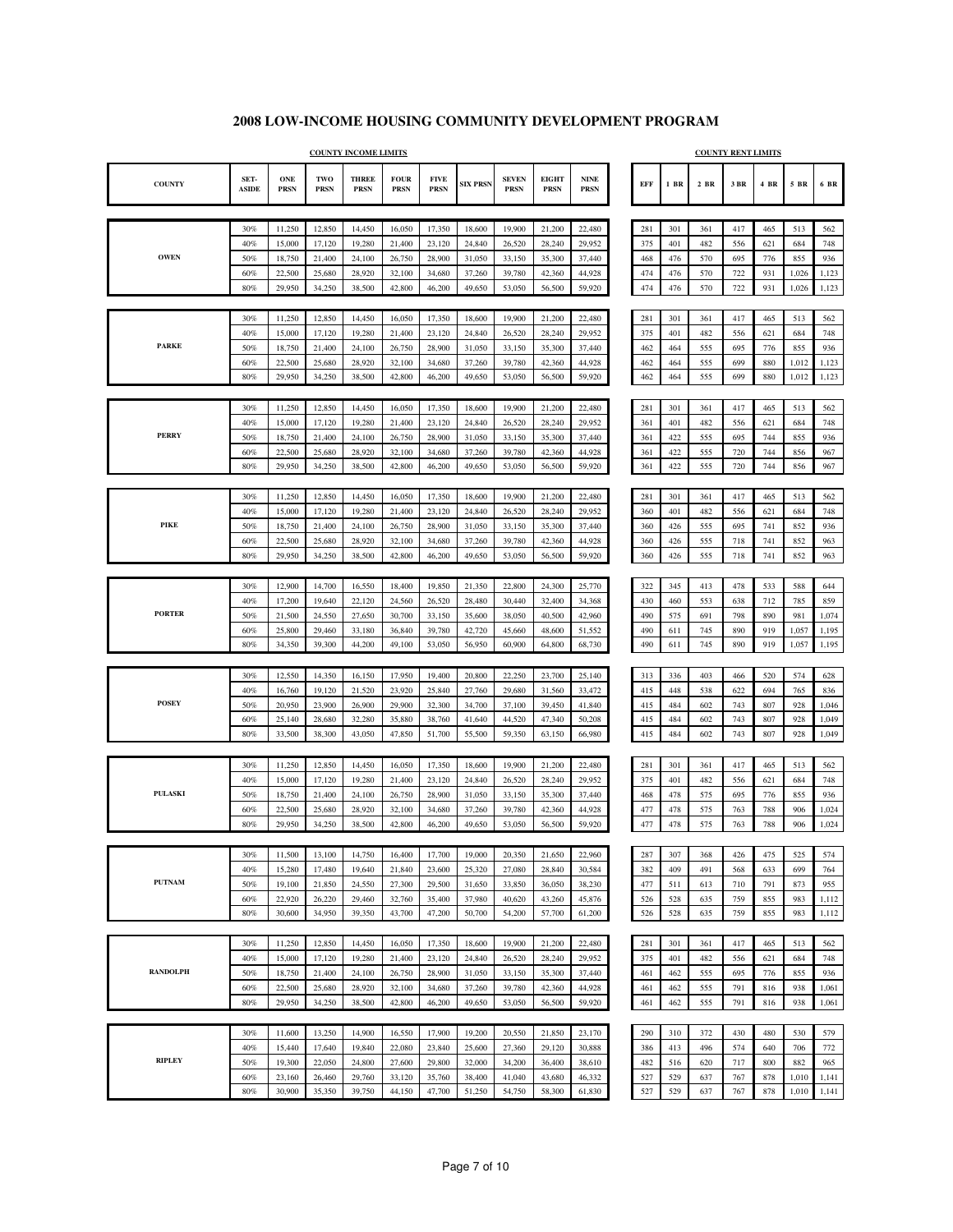٦

|                    |                      |                    |                    | <b>COUNTY INCOME LIMITS</b> |                            |                            |                  |                             |                             |                            |            |            |            | <b>COUNTY RENT LIMITS</b> |            |            |                |
|--------------------|----------------------|--------------------|--------------------|-----------------------------|----------------------------|----------------------------|------------------|-----------------------------|-----------------------------|----------------------------|------------|------------|------------|---------------------------|------------|------------|----------------|
| <b>COUNTY</b>      | SET-<br><b>ASIDE</b> | ONE<br><b>PRSN</b> | TWO<br><b>PRSN</b> | <b>THREE</b><br><b>PRSN</b> | <b>FOUR</b><br><b>PRSN</b> | <b>FIVE</b><br><b>PRSN</b> | <b>SIX PRSN</b>  | <b>SEVEN</b><br><b>PRSN</b> | <b>EIGHT</b><br><b>PRSN</b> | <b>NINE</b><br><b>PRSN</b> | EFF        | $1$ BR     | 2 BR       | 3 BR                      | $4$ BR     | $5\,$ BR   | 6 BR           |
|                    |                      |                    |                    |                             |                            |                            |                  |                             |                             |                            |            |            |            |                           |            |            |                |
|                    | 30%                  | 11,250             | 12,850             | 14,450                      | 16,050                     | 17,350                     | 18,600           | 19,900                      | 21,200                      | 22,480                     | 281        | 301        | 361        | 417                       | 465        | 513        | 562            |
|                    | 40%                  | 15,000             | 17,120             | 19,280                      | 21,400                     | 23,120                     | 24,840           | 26,520                      | 28,240                      | 29.952                     | 375        | 401        | 482        | 556                       | 621        | 684        | 748            |
| <b>RUSH</b>        | 50%                  | 18,750             | 21,400             | 24,100                      | 26,750                     | 28,900                     | 31,050           | 33,150                      | 35,300                      | 37,440                     | 468        | 500        | 601        | 695                       | 776        | 855        | 936            |
|                    | 60%                  | 22,500             | 25,680             | 28,920                      | 32,100                     | 34,680                     | 37,260           | 39,780                      | 42,360                      | 44,928                     | 499        | 500        | 601        | 720                       | 789        | 907        | 1,026          |
|                    | 80%                  | 29,950             | 34,250             | 38,500                      | 42,800                     | 46,200                     | 49,650           | 53,050                      | 56,500                      | 59,920                     | 499        | 500        | 601        | 720                       | 789        | 907        | 1,026          |
|                    | 30%                  | 12,500             | 14,300             | 16,050                      | 17,850                     | 19,300                     | 20,700           | 22,150                      | 23,550                      | 24,980                     | 312        | 335        | 401        | 464                       | 517        | 571        | 624            |
|                    | 40%                  | 16,680             | 19,040             | 21,440                      | 23,800                     | 25,720                     | 27,600           | 29,520                      | 31,400                      | 33,304                     | 417        | 446        | 536        | 619                       | 690        | 761        | 832            |
| <b>ST JOSEPH</b>   | 50%                  | 20,850             | 23,800             | 26,800                      | 29,750                     | 32,150                     | 34,500           | 36,900                      | 39,250                      | 41,630                     | 510        | 558        | 670        | 773                       | 862        | 951        | 1,040          |
|                    | 60%                  | 25,020             | 28,560             | 32,160                      | 35,700                     | 38,580                     | 41,400           | 44,280                      | 47,100                      | 49,956                     | 510        | 568        | 683        | 876                       | 902        | 1,037      | 1,173          |
|                    | 80%                  | 33,300             | 38,100             | 42,850                      | 47,600                     | 51,400                     | 55,200           | 59,000                      | 62,850                      | 66,660                     | 510        | 568        | 683        | 876                       | 902        | 1,037      | 1,173          |
|                    |                      |                    |                    |                             |                            |                            |                  |                             |                             |                            |            |            |            |                           |            |            |                |
|                    | 30%                  | 12,200             | 13,950             | 15,700                      | 17,450                     | 18,850                     | 20,250           | 21,650                      | 23,050                      | 24,450                     | 305        | 326        | 392        | 453                       | 506        | 558        | 611            |
|                    | 40%                  | 16,280             | 18,640             | 20,960                      | 23,280                     | 25,160                     | 27,000           | 28,880                      | 30,720                      | 32,584                     | 407        | 436        | 524        | 605                       | 675        | 745        | 814            |
| <b>SCOTT</b>       | 50%                  | 20,350             | 23,300             | 26,200                      | 29,100                     | 31,450                     | 33,750           | 36,100                      | 38,400                      | 40,730                     | 417        | 467        | 591        | 756                       | 843        | 931        | 1,018          |
|                    | 60%                  | 24,420             | 27,960             | 31,440                      | 34,920                     | 37,740                     | 40,500           | 43,320                      | 46,080                      | 48,876                     | 417        | 467        | 591        | 764                       | 884        | 1,017      | 1,149          |
|                    | 80%                  | 32,600             | 37,250             | 41,900                      | 46,550                     | 50,300                     | 54,000           | 57,750                      | 61,450                      | 65,170                     | 417        | 467        | 591        | 764                       | 884        | 1,017      | 1,149          |
|                    |                      |                    |                    |                             |                            |                            |                  |                             |                             |                            |            |            |            |                           |            |            |                |
|                    | 30%<br>40%           | 13,700<br>18,240   | 15,650<br>20,840   | 17,600<br>23,440            | 19,550<br>26,040           | 21,100<br>28,120           | 22,700<br>30,200 | 24,250<br>32,280            | 25,800<br>34,360            | 27,360<br>36,440           | 342<br>456 | 366<br>488 | 440<br>586 | 508<br>677                | 567<br>755 | 625<br>833 | 684<br>911     |
| <b>SHELBY</b>      | 50%                  | 22,800             | 26,050             | 29,300                      | 32,550                     | 35,150                     | 37,750           | 40,350                      | 42,950                      | 45,550                     | 528        | 610        | 726        | 846                       | 943        | 1,041      | 1,138          |
|                    | 60%                  | 27,360             | 31,260             | 35,160                      | 39,060                     | 42,180                     | 45,300           | 48,420                      | 51,540                      | 54,660                     | 528        | 611        | 726        | 939                       | 994        | 1,143      | 1,292          |
|                    | 80%                  | 36,450             | 41,700             | 46,900                      | 52,100                     | 56,250                     | 60,450           | 64,600                      | 68,750                      | 72,920                     | 528        | 611        | 726        | 939                       | 994        | 1,143      | 1,292          |
|                    |                      |                    |                    |                             |                            |                            |                  |                             |                             |                            |            |            |            |                           |            |            |                |
|                    | 30%                  | 11,950             | 13,650             | 15,350                      | 17,050                     | 18,400                     | 19,800           | 21,150                      | 22,500                      | 23,860                     | 298        | 320        | 383        | 443                       | 495        | 545        | 596            |
|                    | 40%                  | 15,920             | 18,200             | 20,480                      | 22,760                     | 24,600                     | 26,400           | 28,240                      | 30,040                      | 31,864                     | 360        | 426        | 512        | 592                       | 660        | 728        | 796            |
| <b>SPENCER</b>     | 50%                  | 19,900             | 22,750             | 25,600                      | 28,450                     | 30,750                     | 33,000           | 35,300                      | 37,550                      | 39,830                     | 360        | 426        | 555        | 718                       | 741        | 852        | 963            |
|                    | 60%                  | 23,880             | 27,300             | 30,720                      | 34,140                     | 36,900                     | 39,600           | 42,360                      | 45,060                      | 47,796                     | 360        | 426        | 555        | 718                       | 741        | 852        | 963            |
|                    | 80%                  | 31,850             | 36,400             | 40,950                      | 45,500                     | 49,150                     | 52,800           | 56,400                      | 60,050                      | 63,690                     | 360        | 426        | 555        | 718                       | 741        | 852        | 963            |
|                    | 30%                  | 11,250             | 12,850             | 14,450                      | 16,050                     | 17,350                     | 18,600           | 19,900                      | 21,200                      | 22,480                     | 281        | 301        | 361        | 417                       | 465        | 513        | 562            |
|                    | 40%                  | 15,000             | 17,120             | 19,280                      | 21,400                     | 23,120                     | 24,840           | 26,520                      | 28,240                      | 29,952                     | 375        | 401        | 482        | 556                       | 621        | 684        | 748            |
| <b>STARKE</b>      | 50%                  | 18,750             | 21,400             | 24,100                      | 26,750                     | 28,900                     | 31,050           | 33,150                      | 35,300                      | 37,440                     | 468        | 501        | 578        | 695                       | 776        | 855        | 936            |
|                    | 60%                  | 22,500             | 25,680             | 28,920                      | 32,100                     | 34,680                     | 37,260           | 39,780                      | 42,360                      | 44,928                     | 479        | 505        | 578        | 764                       | 803        | 923        | 1,044          |
|                    | 80%                  | 29,950             | 34,250             | 38,500                      | 42,800                     | 46,200                     | 49,650           | 53,050                      | 56,500                      | 59,920                     | 479        | 505        | 578        | 764                       | 803        | 923        | 1,044          |
|                    |                      |                    |                    |                             |                            |                            |                  |                             |                             |                            |            |            |            |                           |            |            |                |
|                    | 30%                  | 12,300             | 14,100             | 15,850                      | 17,600                     | 19,000                     | 20,400           | 21,800                      | 23,250                      | 24,660                     | 307        | 330        | 396        | 457                       | 510        | 563        | 616            |
| <b>STEUBEN</b>     | 40%                  | 16,440             | 18,800             | 21,120                      | 23,480                     | 25,360                     | 27,240           | 29,120                      | 31,000                      | 32,880                     | 411        | 440        | 528        | 610                       | 681        | 751        | 822            |
|                    | 50%<br>60%           | 20,550<br>24,660   | 23,500<br>28,200   | 26,400<br>31,680            | 29,350<br>35,220           | 31,700<br>38,040           | 34,050<br>40,860 | 36,400<br>43,680            | 38,750<br>46,500            | 41,100<br>49,320           | 462<br>462 | 527<br>527 | 660<br>693 | 763<br>836                | 851<br>860 | 939<br>989 | 1,027<br>1,118 |
|                    | 80%                  | 32,850             | 37,550             | 42,250                      | 46,950                     | 50,700                     | 54,450           | 58,200                      | 61,950                      | 65,710                     | 462        | 527        | 693        | 836                       | 860        | 989        | 1,118          |
|                    |                      |                    |                    |                             |                            |                            |                  |                             |                             |                            |            |            |            |                           |            |            |                |
|                    | 30%                  | 11,250             | 12,850             | 14,450                      | 16,050                     | 17,350                     | 18,600           | 19,900                      | 21,200                      | 22,480                     | 281        | 301        | 361        | 417                       | 465        | 513        | 562            |
|                    | 40%                  | 15,000             | 17,120             | 19,280                      | 21,400                     | 23,120                     | 24,840           | 26,520                      | 28,240                      | 29,952                     | 360        | 401        | 482        | 556                       | 621        | 684        | 748            |
| <b>SULLIVAN</b>    | 50%                  | 18,750             | 21,400             | 24,100                      | 26,750                     | 28,900                     | 31,050           | 33,150                      | 35,300                      | 37,440                     | 360        | 422        | 555        | 664                       | 683        | 785        | 888            |
|                    | 60%                  | 22,500             | 25,680             | 28,920                      | 32,100                     | 34,680                     | 37,260           | 39,780                      | 42,360                      | 44,928                     | 360        | 422        | 555        | 664                       | 683        | 785        | 888            |
|                    | 80%                  | 29,950             | 34,250             | 38,500                      | 42,800                     | 46,200                     | 49,650           | 53,050                      | 56,500                      | 59,920                     | 360        | 422        | 555        | 664                       | 683        | 785        | 888            |
|                    |                      |                    |                    |                             |                            |                            |                  |                             |                             |                            |            |            |            |                           |            |            |                |
|                    | 30%                  | 11,250             | 12,850             | 14,450                      | 16,050                     | 17,350                     | 18,600           | 19,900                      | 21,200                      | 22,480                     | 281        | 301        | 361        | 417                       | 465        | 513        | 562            |
| <b>SWITZERLAND</b> | 40%                  | 15,000             | 17,120             | 19,280                      | 21,400                     | 23,120                     | 24,840           | 26,520                      | 28,240                      | 29,952                     | 375        | 401        | 482        | 556                       | 621        | 684        | 748            |
|                    | 50%<br>60%           | 18,750<br>22,500   | 21,400<br>25,680   | 24,100<br>28,920            | 26,750<br>32,100           | 28,900<br>34,680           | 31,050<br>37,260 | 33,150<br>39,780            | 35,300<br>42,360            | 37,440<br>44,928           | 436<br>436 | 473<br>473 | 602<br>622 | 695<br>779                | 776<br>868 | 855<br>998 | 936<br>1,123   |
|                    | 80%                  | 29,950             | 34,250             | 38,500                      | 42,800                     | 46,200                     | 49,650           | 53,050                      | 56,500                      | 59,920                     | 436        | 473        | 622        | 779                       | 868        | 998        | 1,123          |
|                    |                      |                    |                    |                             |                            |                            |                  |                             |                             |                            |            |            |            |                           |            |            |                |
|                    | 30%                  | 12,550             | 14,350             | 16,150                      | 17,950                     | 19,400                     | 20,800           | 22,250                      | 23,700                      | 25,140                     | 313        | 336        | 403        | 466                       | 520        | 574        | 628            |
|                    | 40%                  | 16,760             | 19,160             | 21,560                      | 23,960                     | 25,880                     | 27,800           | 29,720                      | 31,640                      | 33,560                     | 419        | 449        | 539        | 623                       | 695        | 767        | 839            |
| <b>TIPPECANOE</b>  | 50%                  | 20,950             | 23,950             | 26,950                      | 29,950                     | 32,350                     | 34,750           | 37,150                      | 39,550                      | 41,950                     | 511        | 561        | 673        | 778                       | 868        | 958        | 1,048          |
|                    | 60%                  | 25,140             | 28,740             | 32,340                      | 35,940                     | 38,820                     | 41,700           | 44,580                      | 47,460                      | 50,340                     | 511        | 604        | 742        | 934                       | 1,042      | 1,150      | 1,258          |
|                    | 80%                  | 33,550             | 38,300             | 43,100                      | 47,900                     | 51,750                     | 55,550           | 59,400                      | 63,250                      | 67,080                     | 511        | 604        | 742        | 934                       | 1,042      | 1,150      | 1,258          |
|                    |                      |                    |                    |                             |                            |                            |                  |                             |                             |                            |            |            |            |                           |            |            |                |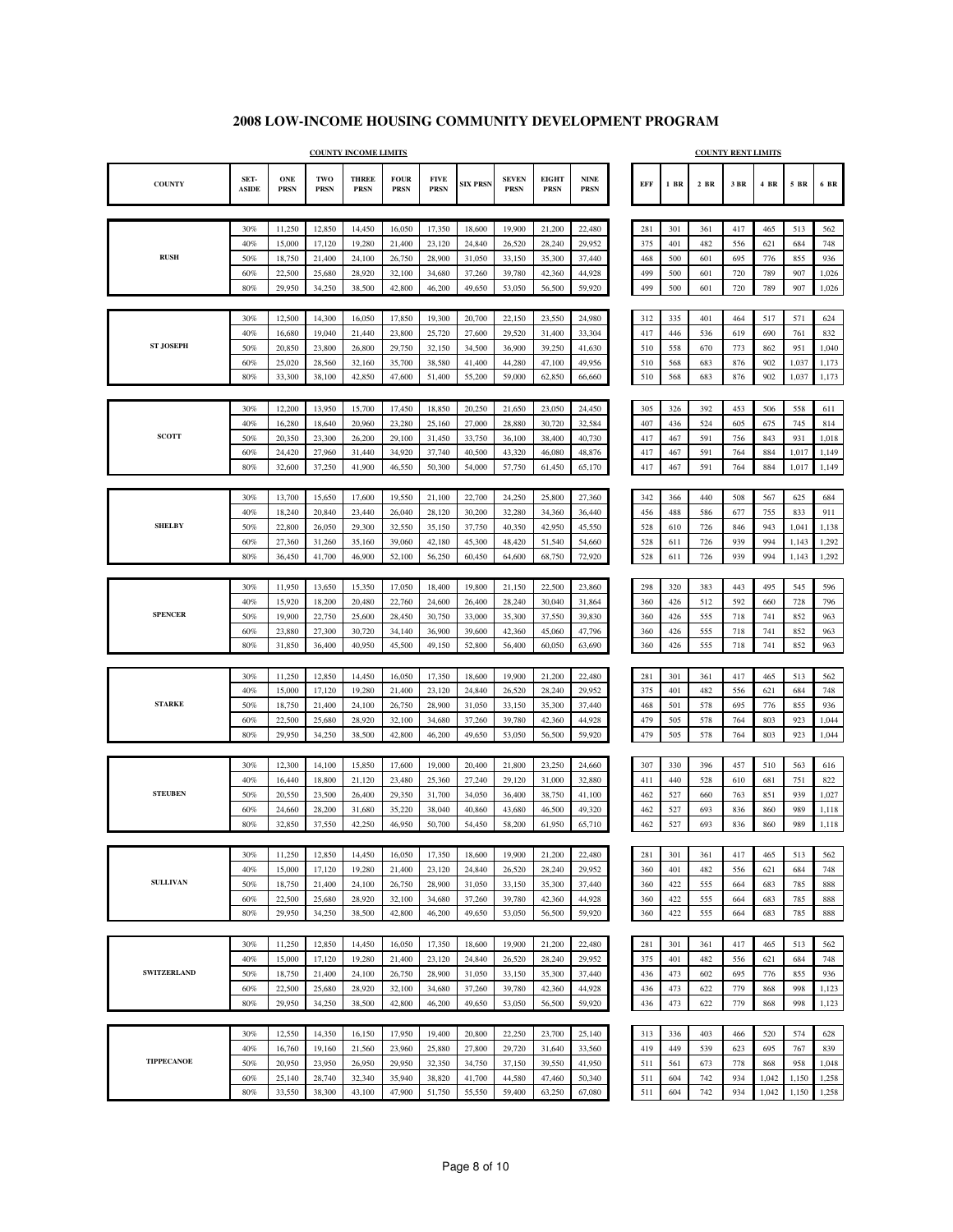|                   |                      |                           |                    | <b>COUNTY INCOME LIMITS</b> |                            |                            |                 |                             |                             |                                             |            |            |            | <b>COUNTY RENT LIMITS</b> |      |            |       |
|-------------------|----------------------|---------------------------|--------------------|-----------------------------|----------------------------|----------------------------|-----------------|-----------------------------|-----------------------------|---------------------------------------------|------------|------------|------------|---------------------------|------|------------|-------|
| <b>COUNTY</b>     | SET-<br><b>ASIDE</b> | <b>ONE</b><br><b>PRSN</b> | TWO<br><b>PRSN</b> | <b>THREE</b><br><b>PRSN</b> | <b>FOUR</b><br><b>PRSN</b> | <b>FIVE</b><br><b>PRSN</b> | <b>SIX PRSN</b> | <b>SEVEN</b><br><b>PRSN</b> | <b>EIGHT</b><br><b>PRSN</b> | $\ensuremath{\mathbf{NINE}}$<br><b>PRSN</b> | EFF        | 1 BR       | 2 BR       | 3 BR                      | 4 BR | 5 BR       | 6 BR  |
|                   |                      |                           |                    |                             |                            |                            |                 |                             |                             |                                             |            |            |            |                           |      |            |       |
|                   | 30%                  | 13,050                    | 14,900             | 16,800                      | 18,650                     | 20,150                     | 21,650          | 23,150                      | 24,600                      | 26,090                                      | 326        | 349        | 420        | 485                       | 541  | 596        | 652   |
|                   | 40%                  | 17,400                    | 19,920             | 22,400                      | 24,880                     | 26,880                     | 28,880          | 30,840                      | 32,840                      | 34,832                                      | 435        | 466        | 560        | 647                       | 722  | 796        | 870   |
| <b>TIPTON</b>     | 50%                  | 21,750                    | 24,900             | 28,000                      | 31,100                     | 33,600                     | 36,100          | 38,550                      | 41,050                      | 43,540                                      | 516        | 522        | 662        | 808                       | 869  | 995        | 1,088 |
|                   | 60%                  | 26,100                    | 29,880             | 33,600                      | 37,320                     | 40,320                     | 43,320          | 46,260                      | 49,260                      | 52,248                                      | 516        | 522        | 662        | 844                       | 869  | 999        | 1,130 |
|                   | 80%                  | 34,850                    | 39,800             | 44,800                      | 49,750                     | 53,750                     | 57,700          | 61,700                      | 65,650                      | 69,630                                      | 516        | 522        | 662        | 844                       | 869  | 999        | 1,130 |
|                   | 30%                  | 11,250                    | 12,850             | 14,450                      | 16,050                     | 17,350                     | 18,600          | 19,900                      | 21,200                      | 22,480                                      | 281        | 301        |            | 417                       | 465  | 513        | 562   |
|                   | 40%                  | 15,000                    | 17,120             | 19,280                      | 21,400                     | 23,120                     | 24,840          | 26,520                      | 28,240                      | 29,952                                      | 375        | 401        | 361<br>482 | 556                       | 621  | 684        | 748   |
| <b>UNION</b>      | 50%                  | 18,750                    | 21,400             | 24,100                      | 26,750                     | 28,900                     | 31,050          | 33,150                      | 35,300                      | 37,440                                      | 391        | 478        | 602        | 695                       | 775  | 855        | 936   |
|                   | 60%                  | 22,500                    | 25,680             | 28,920                      | 32,100                     | 34,680                     | 37,260          | 39,780                      | 42,360                      | 44,928                                      | 391        | 478        | 603        | 751                       | 775  | 891        | 1,008 |
|                   | 80%                  | 29,950                    | 34,250             | 38,500                      | 42,800                     | 46,200                     | 49,650          | 53,050                      | 56,500                      | 59,920                                      | 391        | 478        | 603        | 751                       | 775  | 891        | 1,008 |
|                   |                      |                           |                    |                             |                            |                            |                 |                             |                             |                                             |            |            |            |                           |      |            |       |
|                   | 30%                  | 12,550                    | 14,350             | 16,150                      | 17,950                     | 19,400                     | 20,800          | 22,250                      | 23,700                      | 25,140                                      | 313        | 336        | 403        | 466                       | 520  | 574        | 628   |
|                   | 40%                  | 16,760                    | 19,120             | 21,520                      | 23,920                     | 25,840                     | 27,760          | 29,680                      | 31,560                      | 33,472                                      | 415        | 448        | 538        | 622                       | 694  | 765        | 836   |
| <b>VANDERBURG</b> | 50%                  | 20,950                    | 23,900             | 26,900                      | 29,900                     | 32,300                     | 34,700          | 37,100                      | 39,450                      | 41,840                                      | 415        | 484        | 602        | 743                       | 807  | 928        | 1,046 |
|                   | 60%                  | 25,140                    | 28,680             | 32,280                      | 35,880                     | 38,760                     | 41,640          | 44,520                      | 47,340                      | 50,208                                      | 415        | 484        | 602        | 743                       | 807  | 928        | 1,049 |
|                   | 80%                  | 33,500                    | 38,300             | 43,050                      | 47,850                     | 51,700                     | 55,500          | 59,350                      | 63,150                      | 66,980                                      | 415        | 484        | 602        | 743                       | 807  | 928        | 1,049 |
|                   |                      |                           |                    |                             |                            |                            |                 |                             |                             |                                             |            |            |            |                           |      |            |       |
|                   | 30%                  | 11,250                    | 12,850             | 14,450                      | 16,050                     | 17,350                     | 18,600          | 19,900                      | 21,200                      | 22,480                                      | 281        | 301        | 361        | 417                       | 465  | 513        | 562   |
|                   | 40%                  | 15,000                    | 17,120             | 19,280                      | 21,400                     | 23,120                     | 24,840          | 26,520                      | 28,240                      | 29,952                                      | 375        | 401        | 482        | 556                       | 621  | 684        | 748   |
| <b>VERMILLION</b> | 50%                  | 18,750                    | 21,400             | 24,100                      | 26,750                     | 28,900                     | 31,050          | 33,150                      | 35,300                      | 37,440                                      | 396        | 451        | 580        | 695                       | 776  | 855        | 936   |
|                   | 60%                  | 22,500                    | 25,680             | 28,920                      | 32,100                     | 34,680                     | 37,260          | 39,780                      | 42,360                      | 44,928                                      | 396        | 451        | 580        | 715                       | 823  | 946        | 1,070 |
|                   | 80%                  | 29,950                    | 34,250             | 38,500                      | 42,800                     | 46,200                     | 49,650          | 53,050                      | 56,500                      | 59,920                                      | 396        | 451        | 580        | 715                       | 823  | 946        | 1,070 |
|                   |                      |                           |                    |                             |                            |                            |                 |                             |                             |                                             |            |            |            |                           |      |            |       |
|                   | 30%                  | 11,250                    | 12,850             | 14,450                      | 16,050                     | 17,350                     | 18,600          | 19,900                      | 21,200                      | 22,480                                      | 281        | 301        | 361        | 417                       | 465  | 513        | 562   |
|                   | 40%                  | 15,000                    | 17,120             | 19,280                      | 21,400                     | 23,120                     | 24,840          | 26,520                      | 28,240                      | 29.952                                      | 375        | 401        | 482        | 556                       | 621  | 684        | 748   |
| <b>VIGO</b>       | 50%                  | 18,750                    | 21,400             | 24,100                      | 26,750                     | 28,900                     | 31,050          | 33,150                      | 35,300                      | 37,440                                      | 396        | 451        | 580        | 695                       | 776  | 855        | 936   |
|                   | 60%                  | 22,500                    | 25,680             | 28,920                      | 32,100                     | 34,680                     | 37,260          | 39,780                      | 42,360                      | 44,928                                      | 396        | 451        | 580        | 715                       | 823  | 946        | 1,070 |
|                   | 80%                  | 29,950                    | 34,250             | 38,500                      | 42,800                     | 46,200                     | 49,650          | 53,050                      | 56,500                      | 59,920                                      | 396        | 451        | 580        | 715                       | 823  | 946        | 1,070 |
|                   |                      |                           |                    |                             |                            |                            |                 |                             |                             |                                             |            |            |            |                           |      |            |       |
|                   | 30%                  | 11,550                    | 13,200             | 14,850                      | 16,500                     | 17,800                     | 19,150          | 20,450                      | 21,800                      | 23,120                                      | 288        | 309        | 371        | 428                       | 478  | 528        | 578   |
| <b>WABASH</b>     | 40%                  | 15,400                    | 17,600             | 19,800                      | 22,000                     | 23,760                     | 25,520          | 27,280                      | 29,040                      | 30,800                                      | 362        | 412        | 495        | 572                       | 638  | 704        | 770   |
|                   | 50%                  | 19,250                    | 22,000             | 24,750                      | 27,500                     | 29,700                     | 31,900          | 34,100                      | 36,300                      | 38,500                                      | 362        | 422        | 555        | 715                       | 797  | 880        | 962   |
|                   | 60%<br>80%           | 23,100<br>30,800          | 26,400             | 29,700<br>39,600            | 33,000<br>44,000           | 35,640                     | 38,280          | 40,920<br>54,550            | 43,560                      | 46,200                                      | 362<br>362 | 422<br>422 | 555<br>555 | 759<br>759                | 864  | 994<br>994 | 1,123 |
|                   |                      |                           | 35,200             |                             |                            | 47,500                     | 51,050          |                             | 58,100                      | 61,620                                      |            |            |            |                           | 864  |            | 1,123 |
|                   | 30%                  | 12,050                    | 13,750             | 15,500                      | 17,200                     | 18,600                     | 19,950          | 21,350                      | 22,700                      | 24,080                                      | 301        | 322        | 387        | 447                       | 498  | 550        | 602   |
|                   | 40%                  | 16,080                    | 18,360             | 20,680                      | 22,960                     | 24,800                     | 26,640          | 28,480                      | 30,320                      | 32,160                                      | 393        | 430        | 517        | 597                       | 666  | 735        | 804   |
| <b>WARREN</b>     | 50%                  | 20,100                    | 22,950             | 25,850                      | 28,700                     | 31,000                     | 33,300          | 35,600                      | 37,900                      | 40,200                                      | 393        | 483        | 605        | 744                       | 832  | 918        | 1,005 |
|                   | 60%                  | 24,120                    | 27,540             | 31,020                      | 34,440                     | 37,200                     | 39,960          | 42,720                      | 45,480                      | 48,240                                      | 393        | 483        | 605        | 744                       | 864  | 994        | 1,123 |
|                   | 80%                  | 32,150                    | 36,700             | 41,300                      | 45,900                     | 49,550                     | 53,250          | 56,900                      | 60,600                      | 64,270                                      | 393        | 483        | 605        | 744                       | 864  | 994        | 1,123 |
|                   |                      |                           |                    |                             |                            |                            |                 |                             |                             |                                             |            |            |            |                           |      |            |       |
|                   | 30%                  | 12,550                    | 14,350             | 16,150                      | 17,950                     | 19,400                     | 20,800          | 22,250                      | 23,700                      | 25,140                                      | 313        | 336        | 403        | 466                       | 520  | 574        | 628   |
|                   | 40%                  | 16,760                    | 19,120             | 21,520                      | 23,920                     | 25,840                     | 27,760          | 29,680                      | 31,560                      | 33,472                                      | 415        | 448        | 538        | 622                       | 694  | 765        | 836   |
| <b>WARRICK</b>    | 50%                  | 20,950                    | 23,900             | 26,900                      | 29,900                     | 32,300                     | 34,700          | 37,100                      | 39,450                      | 41,840                                      | 415        | 484        | 602        | 743                       | 807  | 928        | 1,046 |
|                   | 60%                  | 25,140                    | 28,680             | 32,280                      | 35,880                     | 38,760                     | 41,640          | 44,520                      | 47,340                      | 50,208                                      | 415        | 484        | 602        | 743                       | 807  | 928        | 1,049 |
|                   | 80%                  | 33,500                    | 38,300             | 43,050                      | 47,850                     | 51,700                     | 55,500          | 59,350                      | 63,150                      | 66,980                                      | 415        | 484        | 602        | 743                       | 807  | 928        | 1,049 |
|                   |                      |                           |                    |                             |                            |                            |                 |                             |                             |                                             |            |            |            |                           |      |            |       |
|                   | 30%                  | 11,100                    | 12,700             | 14,250                      | 15,850                     | 17,100                     | 18,400          | 19,650                      | 20,900                      | 22,170                                      | 277        | 297        | 356        | 411                       | 460  | 506        | 554   |
|                   | 40%                  | 14,760                    | 16,880             | 19,000                      | 21,120                     | 22,800                     | 24,480          | 26,160                      | 27,840                      | 29,528                                      | 369        | 395        | 475        | 549                       | 612  | 675        | 738   |
| <b>WASHINGTON</b> | 50%                  | 18,450                    | 21,100             | 23,750                      | 26,400                     | 28,500                     | 30,600          | 32,700                      | 34,800                      | 36,910                                      | 422        | 472        | 555        | 683                       | 765  | 843        | 922   |
|                   | 60%                  | 22,140                    | 25,320             | 28,500                      | 31,680                     | 34,200                     | 36,720          | 39,240                      | 41,760                      | 44,292                                      | 422        | 472        | 555        | 683                       | 909  | 1,012      | 1,107 |
|                   | 80%                  | 29,600                    | 33,800             | 38,050                      | 42,250                     | 45,650                     | 49,000          | 52,400                      | 55,750                      | 59,130                                      | 422        | 472        | 555        | 683                       | 909  | 1,012      | 1,107 |
|                   |                      |                           |                    |                             |                            |                            |                 |                             |                             |                                             |            |            |            |                           |      |            |       |
|                   | 30%                  | 11,250                    | 12,850             | 14,450                      | 16,050                     | 17,350                     | 18,600          | 19,900                      | 21,200                      | 22,480                                      | 281        | 301        | 361        | 417                       | 465  | 513        | 562   |
|                   | 40%                  | 15,000                    | 17,120             | 19,280                      | 21,400                     | 23,120                     | 24,840          | 26,520                      | 28,240                      | 29,952                                      | 375        | 401        | 482        | 556                       | 621  | 684        | 748   |
| <b>WAYNE</b>      | 50%                  | 18,750                    | 21,400             | 24,100                      | 26,750                     | 28,900                     | 31,050          | 33,150                      | 35,300                      | 37,440                                      | 395        | 464        | 582        | 695                       | 776  | 855        | 936   |
|                   | 60%                  | 22,500                    | 25,680             | 28,920                      | 32,100                     | 34,680                     | 37,260          | 39,780                      | 42,360                      | 44,928                                      | 395        | 464        | 582        | 790                       | 814  | 936        | 1,058 |
|                   | 80%                  | 29,950                    | 34,250             | 38,500                      | 42,800                     | 46,200                     | 49,650          | 53,050                      | 56,500                      | 59,920                                      | 395        | 464        | 582        | 790                       | 814  | 936        | 1,058 |